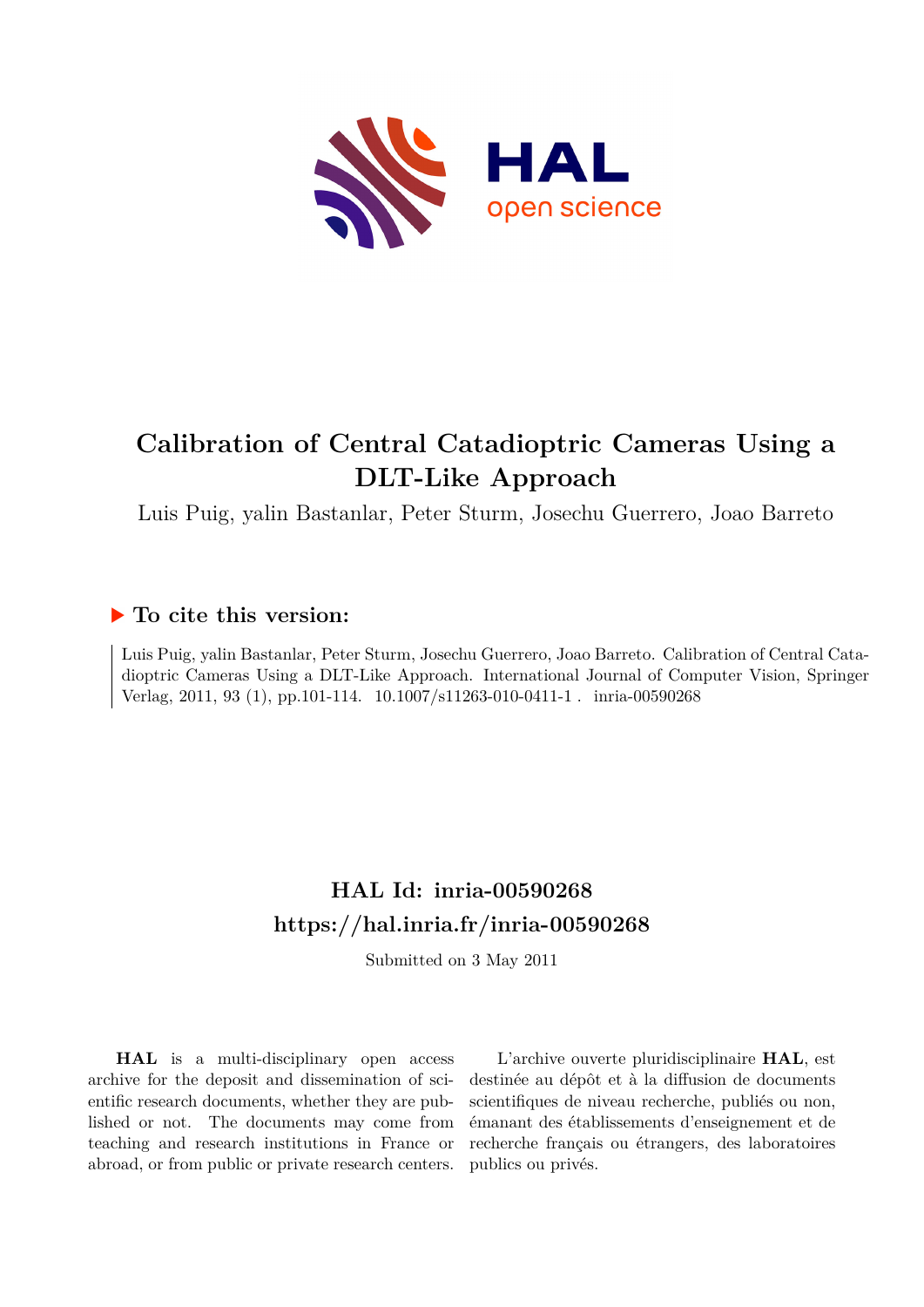## Calibration of Central Catadioptric Cameras Using a DLT-Like Approach

Luis Puig · Yalin Bastanlar · Peter Sturm · J.J. Guerrero · João Barreto

the date of receipt and acceptance should be inserted later

Abstract In this study, we present a calibration technique that is valid for all single-viewpoint catadioptric cameras. We are able to represent the projection of 3D points on a catadioptric image linearly with a  $6\times10$  projection matrix, which uses lifted coordinates for image and 3D points. This projection matrix can be computed from 3D-2D correspondences (minimum 20 points distributed in three different planes). We show how to decompose it to obtain intrinsic and extrinsic parameters. Moreover, we use this parameter estimation followed by a non-linear optimization to calibrate various types of cameras. Our results are based on the sphere camera model which considers that every central catadioptric system can be modeled using two projections, one from 3D points to a unitary sphere and then a perspective projection from the sphere to the image plane. We test

Yalin Bastanlar

Informatics Institute, Middle East Technical University, Ankara, Turkey

E-mail: yalinb@ii.metu.edu.tr

Peter Sturm

INRIA Rhˆone-Alpes and Laboratoire Jean Kuntzmann, Grenoble, France

E-mail: Peter.Sturm@inrialpes.fr

João Barreto

ISR/DEEC, University of Coimbra, Coimbra, Portugal E-mail: jpbar@deec.uc.pt

our method both with simulations and real images, and we analyze the results performing a 3D reconstruction from two omnidirectional images.

## 1 Introduction

Since their introduction to the computer vision community, catadioptric omnidirectional cameras have been utilized in many application areas such as surveillance [1], tele-presence [2], robot navigation [3] and 3D reconstruction [4]. Omnidirectional cameras being singleviewpoint are searched, since it is an important property. If single-viewpoint cameras are used, directions of the light rays coming into the camera can easily be calculated and combined in a multiview geometric framework [5]. Catadioptric systems, combinations of camera lenses and mirrors were extensively studied by Baker and Nayar [6]. They showed which of these systems are able to provide the single-viewpoint property, i.e., if the mirror has a focal point which can behave like an effective pinhole. Among those systems the most useful ones are the para-catadioptric and the hyper-catadioptric models, using a mirror of parabolic/hyperbolic shape, coupled with an orthographic/perspective camera. Swaminathan et al. [7] conducted a detailed study on the geometry of non-single-viewpoint systems. There also exist studies for approximating a viewpoint in non-singleviewpoint systems as Derrien and Konolige proposed for spherical mirrors [8].

Camera calibration is essential when we want to extract metric information from images. It establishes a relationship between the 3D rays and their corresponding pixels in the image. This relationship makes possible to measure distances in a real world from their projections on the images [9]. Camera calibration is ba-

Luis Puig

Departamento de Informática e Ingeniería de Sistemas (DIIS) and Instituto de Investigación en Ingeniería de Aragón (I3A) Universidad de Zaragoza, Zaragoza, Spain E-mail: lpuig@unizar.es

J.J. Guerrero

Departamento de Informática e Ingeniería de Sistemas (DIIS) and Instituto de Investigación en Ingeniería de Aragón (I3A) Universidad de Zaragoza, Zaragoza, Spain E-mail: jguerrer@unizar.es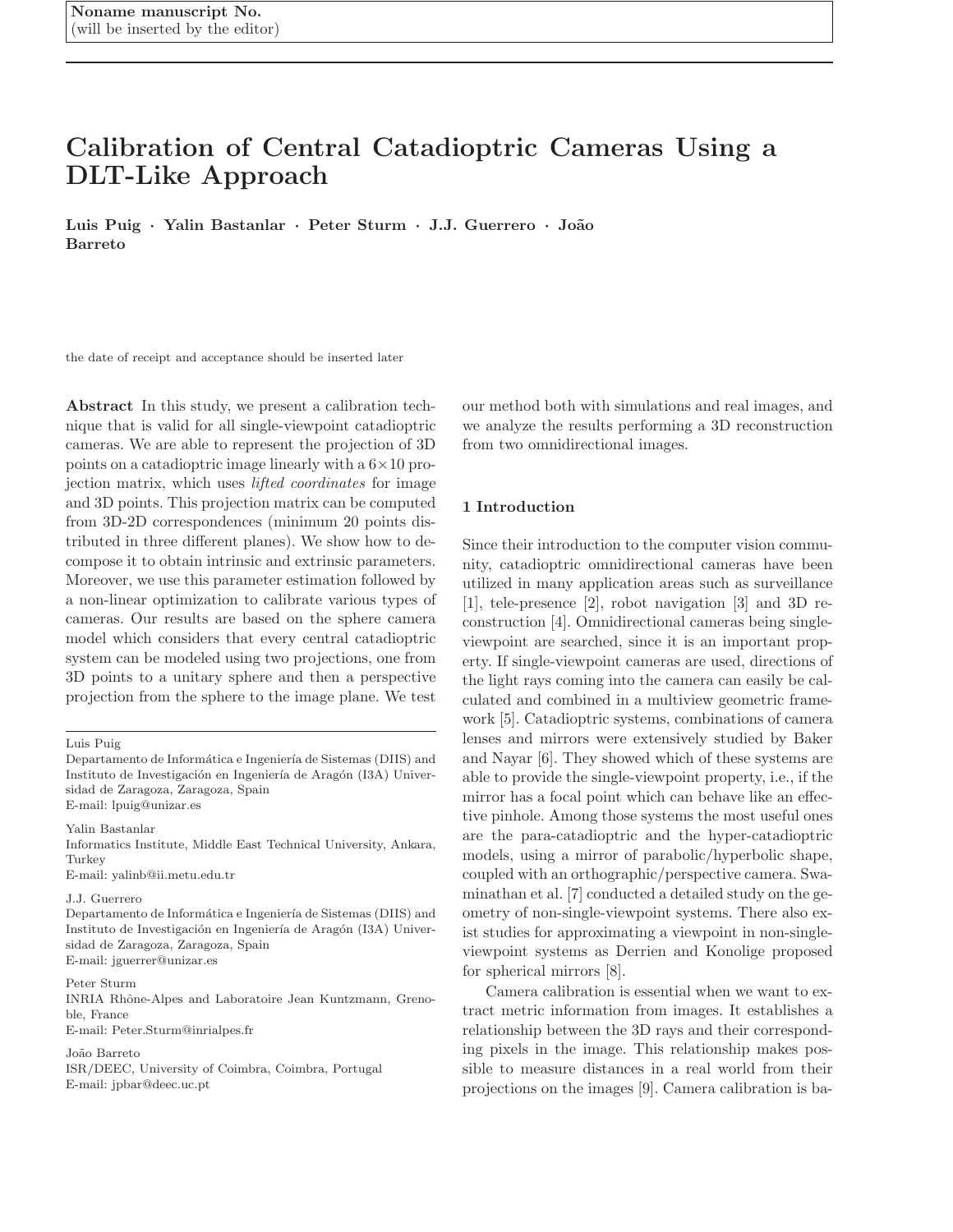sically composed of two steps. The first step consists of modeling the physical and optical behavior of the sensor through a geometric-mathematical model. There exist several approaches that propose different models to deal with central catadioptric systems [10–14]. The second step consists of estimating the parameters that compose this model using direct or iterative methods. These parameters are of two types, intrinsic and extrinsic. The intrinsic parameters basically consider how the light is projected through the mirror and the lens onto the image plane of the sensor. The extrinsic parameters describe the position and orientation of the catadioptric system with respect to a world coordinate system.

Several methods have been proposed for calibration of catadioptric systems. Some of them consider estimating the parameters of the parabolic [15,10], hyperbolic [16] and conical [17] mirrors together with the camera parameters. Calibration of outgoing rays based on a radial distortion model is another approach. Kannala and Brandt [18] used this approach to calibrate fisheye cameras. Scaramuzza et al. [12] and Tardif et al. [19] extended the approach to include central catadioptric cameras as well. Mei and Rives [20], on the other hand, developed another Matlab calibration toolbox that estimates the parameters of the sphere camera model. Parameter initialization is done by user input, namely, the location of the principal point and depiction of a real world straight line in the omnidirectional image (for focal length estimation).

Svoboda and Pajdla [21] derived epipolar geometry constraints for all types of central catadioptric cameras. Geyer and Daniilidis have shown the existence of a fundamental matrix for para-catadioptric cameras [22,23]. This has been extended by Sturm towards fundamental matrices and trifocal tensors for mixtures of para-catadioptric and perspective images [24]. Barreto showed that the framework can also be extended to cameras with lens distortion due to the similarities between the para-catadioptric and division models [25, 26]. Recently, Sturm and Barreto [27] extended these relations to the general catadioptric camera model, which is valid for all central catadioptric cameras. They showed that the projection of a 3D point can be modeled using a projection matrix of size  $6 \times 10$ . They also show the existence of a general fundamental matrix of size  $15 \times 15$  and plane homographies, again of size  $15 \times 15$ . They used the sphere camera model [28] and so-called lifted coordinates.

This paper is an extended version of our previous work [29] where the calibration theory of central cameras proposed by Sturm and Barreto [27] is put into practice. We compute the generic projection matrix,  $P_{cata}$ , with 3D-2D correspondences, using a straight-

forward DLT-like (Direct Linear Transform [30]) approach, i.e. by solving a linear equation system. Then, we decompose  $P_{\text{cata}}$  to estimate intrinsic and extrinsic parameters. Having these estimates as initial values of system parameters, we optimize the parameters based on minimizing the reprojection error. A software version of our method is available at the author's Web page<sup>1</sup>. When compared to the technique of Mei and Rives [20] our approach has the advantages of not requiring input for parameter initialization and being able to calibrate perspective cameras as well. On the other hand, our algorithm currently needs a 3D calibration object.

In the next section, we introduce the sphere camera model and the proposed linear representation using lifted coordinates. In Section 3, we show how to compute and decompose the generic projection matrix into the intrinsic and extrinsic camera parameters. In Section 4 we present an analysis on the spatial distribution of 3D points required for an unambiguous estimation of the generic projection matrix. We also show the relation between the parameters of the real catadioptric systems and the parameters of the sphere camera model. In Sections 5 and 6, we present the results of experiments for the mentioned calibration approach with simulated and real images, respectively. Conclusions are stated in Section 7.

#### 2 Background

Notations. We do not distinguish between a projective transformation and the matrix representing it. Matrices are represented by symbols in sans serif font, e.g. M and vectors by bold symbols, e.g. Q. Equality of matrices or vectors up to a scalar factor is written as  $\sim$ . [a]<sub>×</sub> denotes the skew-symmetric matrix associated with the cross product of 3-vectors.

Camera model. We use the sphere model for catadioptric projection introduced by Geyer and Daniilidis [28]. All central catadioptric cameras can be modeled by a unit sphere and a perspective projection, such that the projection of 3D points can be performed in two steps (Fig. 1). First, one projects the point onto the unit sphere, obtaining the intersection of the sphere and the line joining its center and the 3D point. There are two such intersection points, which are represented as  $\mathbf{s}_{\pm} = (Q_1, Q_2, Q_3, \pm \sqrt{Q_1^2 + Q_2^2 + Q_3^2})^{\mathsf{T}}$ . These points are then projected in the second step, using a perspective projection P resulting in two image points,  $q_{+} = Ps_{+}$ , one of which is physically true. This model covers all central catadioptric cameras, encoded by  $\xi$ ,

<sup>1</sup> http://webdiis.unizar.es/~lpuig/DLTOmniCalibration/ Toolbox.tar.gz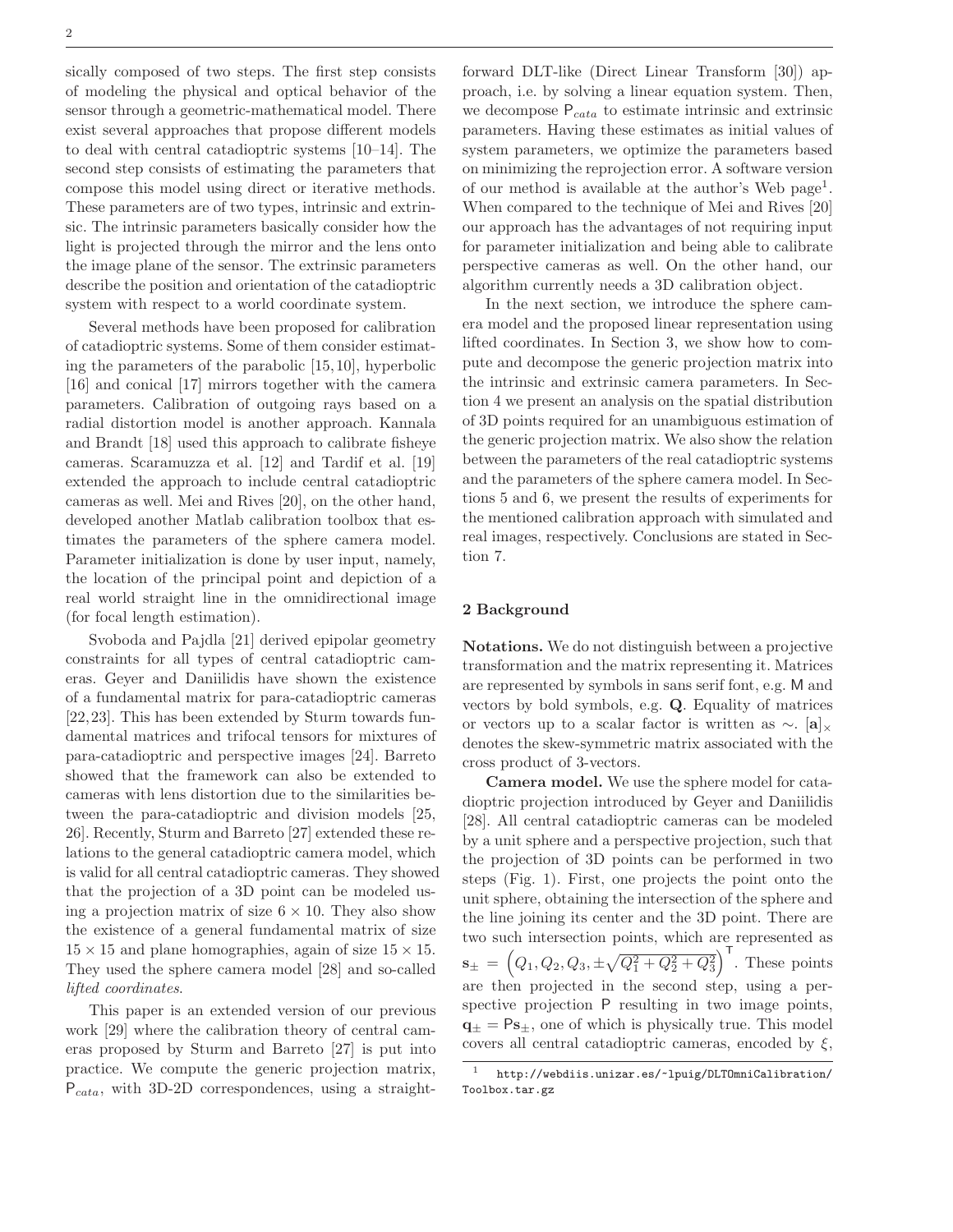which is the distance between the perspective camera and the center of the sphere, and  $\psi$  which is the distance between the center of the sphere and the image plane. We have  $\xi = 0$  for perspective,  $\xi = 1$  for paracatadioptric and  $0 < \xi < 1$  for hyper-catadioptric cameras.

Let the unit sphere be located at the origin and the optical center of the perspective camera, at the point  $\mathbf{C}_p = (0, 0, \xi)^\mathsf{T}$ . The perspective camera is modeled by the projection matrix  $P \sim A_p R_p (I - C_p)$ , where  $A_p$  is its calibration matrix. We assume it is of the form

$$
\mathsf{A}_p = \begin{pmatrix} f & 0 & c_x \\ 0 & f & c_y \\ 0 & 0 & 1 \end{pmatrix} \tag{1}
$$

with f the focal length and  $(c_x, c_y)$  the principal point. The rotation  $R_p$  denotes a rotation of the perspective camera looking at the mirror (this rotation is usually very small, thus often neglected). Rotation about the z−axis can always be neglected since it is coupled with the rotation of the whole system about the z−axis. Since both intrinsic and extrinsic parameters of the perspective camera are intrinsic parameters for the *catadioptric* camera, we replace  $A_pR_p$  by a generic projective transformation K. Note that the focal length of the perspective camera in the sphere model is different from the focal length of the physical camera looking at the mirror; its value is actually determined by the physical camera's focal length, the mirror parameters and the rotation between the camera and the mirror  $(R_p)$ . In Section 4 we study this relationship. The intrinsic parameters of the catadioptric camera are thus  $\xi$ and K.

To simplify, it is usual to work with the intermediate image points  $\mathbf{r}_{\pm} \sim \mathsf{K}^{-1} \mathbf{q}_{\pm}$ . Explicitly defined as  $\mathbf{r}_{\pm} = (Q_1, Q_2, Q_3 \pm \overline{\xi} \sqrt{Q_1^2 + Q_2^2 + Q_3^2})^{\mathsf{T}}$ , before giving final results for the actual image points  $q_{+}$ .

Lifted coordinates from symmetric matrix equations. The derivation of multi-linear relations for catadioptric imagery requires the use of lifted coordinates. The Veronese map [26]  $V_{n,d}$  of degree d maps points of  $\mathcal{P}^n$  into points of an m dimensional projective space  $\mathcal{P}^m$ , with  $m = \begin{pmatrix} n+d \\ d \end{pmatrix}$ d  $\overline{\phantom{0}}$ − 1.

Consider the second order Veronese map  $V_{2,2}$ , that embeds the projective plane into the 5D projective space, by lifting the coordinates of point q to

$$
\hat{\mathbf{q}} = \left(q_1^2 \ q_1 q_2 \ q_2^2 \ q_1 q_3 \ q_2 q_3 \ q_3^2\right)^{\mathsf{T}}
$$
\n(2)

Vector  $\hat{\mathbf{q}}$  and matrix  $\mathbf{q}\mathbf{q}^{\mathsf{T}}$  are composed by the same elements. The former can be derived from the latter through a suitable re-arrangement of parameters. Define  $\mathbf{v}(\mathsf{U})$  as the vector obtained by stacking the columns

of a generic matrix U [31]. For the case of  $qq^{\mathsf{T}}$ ,  $\mathbf{v}(qq^{\mathsf{T}})$ has several repeated elements because of the matrix symmetry. By left multiplication with a suitable permutation matrix S that adds the repeated elements, it follows that

$$
\hat{\mathbf{q}} = \mathbf{D}^{-1} \underbrace{\begin{pmatrix} 1 & 0 & 0 & 0 & 0 & 0 & 0 & 0 & 0 \\ 0 & 1 & 0 & 1 & 0 & 0 & 0 & 0 & 0 \\ 0 & 0 & 0 & 1 & 0 & 0 & 0 & 0 \\ 0 & 0 & 1 & 0 & 0 & 0 & 1 & 0 \\ 0 & 0 & 0 & 0 & 0 & 0 & 0 & 1 \end{pmatrix}}_{S} \mathbf{v}(\mathbf{q}\mathbf{q}^{\mathsf{T}}), \tag{3}
$$

with D a diagonal matrix,  $D_{ii} = \sum_{j=1}^{9} S_{ij}$ .

If U is symmetric, then it is uniquely represented by  $\mathbf{v}_{sum}(\mathsf{U})$ , the row-wise vectorization of its lower left triangular part:

$$
\mathbf{v}_{sym}(\mathsf{U}) = \mathsf{D}^{-1}\mathsf{S}\mathbf{v}(\mathsf{U}) = (U_{11}, U_{21}, U_{22}, U_{31}, \cdots, U_{nn})^{\mathsf{T}} \tag{4}
$$

Since S gives us the position of the repeated elements of  $\mathbf{v}(\mathsf{U})$ , it is easy to recover  $\mathbf{v}(\mathsf{U})$  from  $\mathbf{v}_{sum}(\mathsf{U})$ 

$$
\mathbf{v}(\mathsf{U}) = \mathsf{S}^{\mathsf{T}} \mathbf{v}_{sym}(\mathsf{U}) \tag{5}
$$

In this paper, we use the Veronese map  $V_{3,2}$  to lift the homogeneous coordinates of 3D points Q to 10 vectors  $Q$ .

Lifted matrices. Let us now discuss the lifting of linear transformations, induced by liftings of points. Consider A such that  $\mathbf{r} = A\mathbf{q}$ . The relation  $\mathbf{r}\mathbf{r}^{\mathsf{T}} =$  $A(\mathbf{q}\mathbf{q}^{\mathsf{T}})A^{\mathsf{T}}$  can be written as a vector mapping

$$
\mathbf{v}(\mathbf{r}\mathbf{r}^{\mathsf{T}}) = (\mathbf{A} \otimes \mathbf{A})\mathbf{v}(\mathbf{q}\mathbf{q}^{\mathsf{T}}),\tag{6}
$$

with ⊗ denoting the Kronecker product [31]. Using the symmetric vectorization, we have  $\hat{\mathbf{q}} = \mathbf{v}_{sym}(\mathbf{q}\mathbf{q}^{\mathsf{T}})$  and  $\hat{\mathbf{r}} = \mathbf{v}_{sym}(\mathbf{r}\mathbf{r}^{\mathsf{T}})$ , thus, from (5) and (6):

$$
\hat{\mathbf{r}} = \underbrace{\mathbf{D}^{-1} \mathbf{S} (\mathbf{A} \otimes \mathbf{A}) \mathbf{S}^{\mathsf{T}}}_{\hat{\mathbf{A}}} \hat{\mathbf{q}} \tag{7}
$$

where A represents the lifted linear transformation, which is a  $6 \times 6$  matrix.

A few useful properties of the lifting of transformations are [31,32]:

$$
\widehat{AB} = \widehat{A}\widehat{B} \qquad \widehat{A^{-1}} = \widehat{A}^{-1} \qquad \widehat{A}^T = D^{-1}\widehat{A}^T D \tag{8}
$$

## 3 Generic Projection Matrix

As explained in the previous section, a 3D point is mathematically projected to two image points. Sturm and Barreto [27] represented these two 2D points via the degenerate dual conic generated by them, i.e. the dual conic containing exactly the lines going through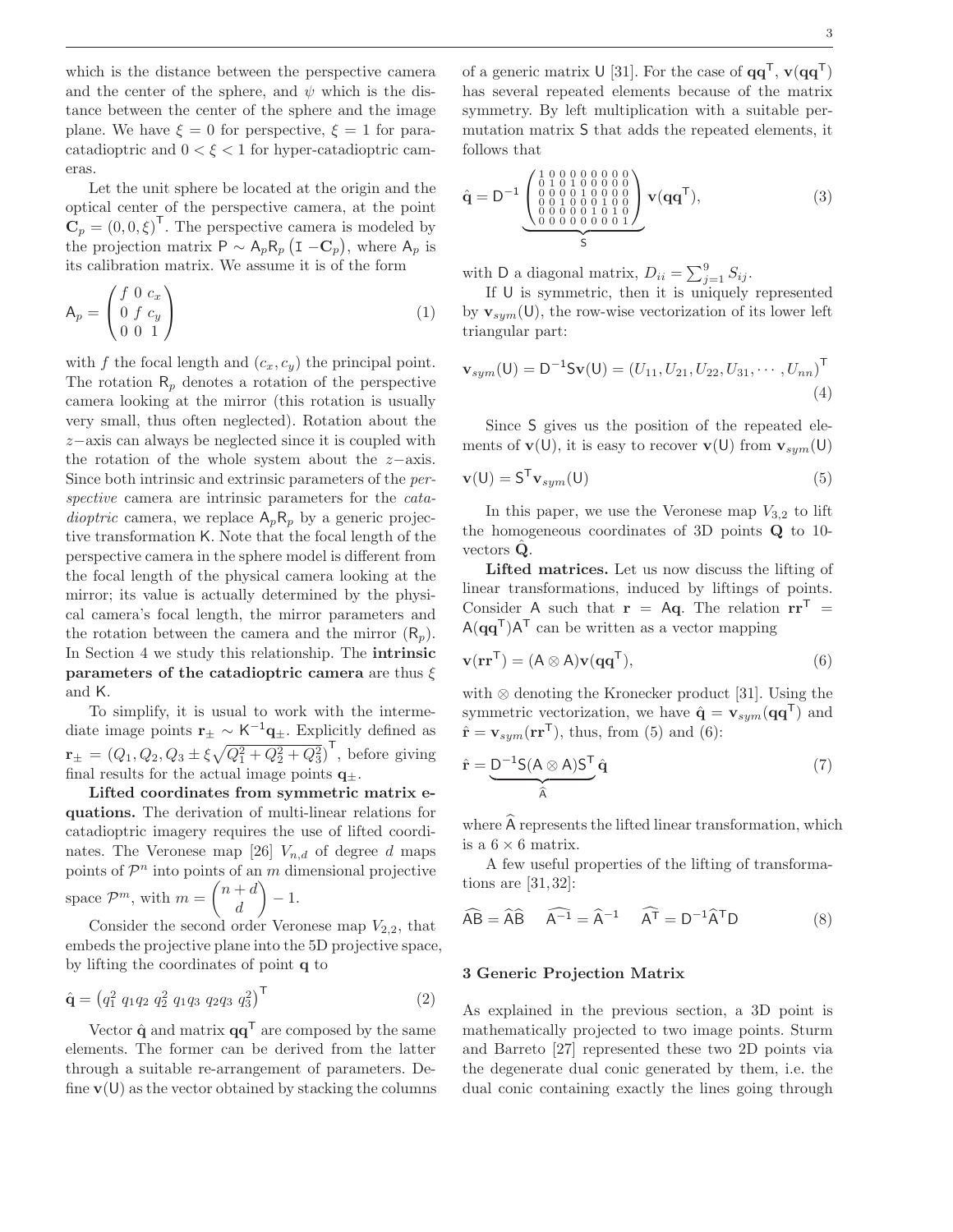

Fig. 1 Projection of a 3D point to two image points in the sphere camera model. The z-axis of the camera coordinate system is positive upwards. The camera is looking up.

at least one of the two points. Let the two image points be  $\mathbf{q}_+$  and  $\mathbf{q}_-$ ; the dual conic is then given by

$$
\Omega \sim \mathbf{q}_+ \mathbf{q}_-^{\mathsf{T}} + \mathbf{q}_- \mathbf{q}_+^{\mathsf{T}} \tag{9}
$$

The vectorized matrix of the conic can be computed as shown below using the lifted 3D point coordinates, intrinsic and extrinsic parameters.

$$
\mathbf{v}_{sym}(\Omega) \sim \widehat{\mathsf{K}}_{6\times6} \mathsf{X}_{\xi} \widehat{\mathsf{R}}_{6\times6} \left( \mathsf{I}_{6} \ \mathsf{T}_{6\times4} \right) \widehat{\mathbf{Q}}_{10} \tag{10}
$$

Here, R represents the rotation of the catadioptric camera.  $X_{\xi}$  and  $T_{6\times4}$  depend only on the sphere model parameter  $\xi$  and the position of the catadioptric camera  $\mathbf{C} = (t_x, t_y, t_z)$  respectively, as shown here:

$$
\mathbf{X}_{\xi} = \begin{pmatrix} 1 & 0 & 0 & 0 & 0 & 0 \\ 0 & 1 & 0 & 0 & 0 & 0 \\ 0 & 0 & 1 & 0 & 0 & 0 \\ 0 & 0 & 0 & 1 & 0 & 0 \\ 0 & 0 & 0 & 0 & 1 & 0 \\ -\xi^2 & 0 & -\xi^2 & 0 & 0 & 1 - \xi^2 \end{pmatrix}
$$
(11)

$$
\mathsf{T}_{6\times4} = \begin{pmatrix}\n-2t_x & 0 & 0 & t_x^2 \\
-t_y & -t_x & 0 & t_x t_y \\
0 & -2t_y & 0 & t_y^2 \\
-t_z & 0 & -t_x & t_x t_z \\
0 & -t_z & -t_y & t_y t_z \\
0 & 0 & -2t_z & t_z^2\n\end{pmatrix}
$$
\n(12)

Thus, a  $6 \times 10$  catadioptric projection matrix,  $P_{cata}$ , can be expressed by its intrinsic and extrinsic parameters, like the projection matrix of a perspective camera.

$$
P_{\text{cata}} = \underbrace{\hat{K}X_{\xi}}_{A_{\text{cata}}} \underbrace{\hat{R}_{6\times6} (I_6 T_{6\times4})}_{T_{\text{cata}}} \tag{13}
$$

#### 3.1 Computation of the Generic Projection Matrix

Here we show the way used to compose the equations using 3D-2D correspondences to compute  $P_{cata}$ . Analogous to the perspective case ( $[q]_{\times}PQ = 0$ ), we write the constraint based on the lifted coordinates [27]:

$$
\widehat{[\mathbf{q}]_{\times}} \; \mathsf{P}_{\text{cata}} \; \hat{\mathbf{Q}} = \mathbf{0} \tag{14}
$$

This is a set of 6 linear homogeneous equations in the coefficients of  $P_{\text{cata}}$ . Using the Kronecker product, this can be written in terms of the 60-vector  ${\bf p}_{\text{cata}}$  containing the 60 coefficients of  $P_{\text{cata}}$ :

$$
\left(\hat{\mathbf{Q}}^{\mathsf{T}}\otimes\widehat{[\mathbf{q}]_{\times}}\right)\mathbf{p}_{\text{cata}}=\mathbf{0}_{6}
$$
\n(15)

Stacking these equations for  $n$  3D-2D correspondences gives a system of equations of size  $6n \times 60$ , which can be solved by linear least squares, e.g. using the SVD (Singular Value Decomposition). Note that the minimum number of required correspondences is 20: a  $3 \times 3$ skew symmetric matrix has rank 2, its lifted counterpart rank 3. Therefore, each correspondence provides only 3 independent linear constraints.

## 3.2 Generic Projection Matrix and Calibration

The calibration process consists of getting the intrinsic and extrinsic parameters of a camera. Once  $P_{\text{cata}}$  has been computed from point correspondences, our purpose is to decompose  $P_{\text{cata}}$  as in (13). Consider first the leftmost  $6 \times 6$  submatrix of  $P_{\text{cata}}$ :

$$
P_s \sim \hat{K} X_{\xi} \hat{R}
$$
 (16)

Let us define  $M = P_s D^{-1} P_s^T$ . Using the properties given in (8) and knowing that for a rotation matrix  $R^{-1} = R^{T}$ , we can write  $\widehat{R}^{-1} = D^{-1} \widehat{R}^{T} D$ . And from that we obtain  $D^{-1} = \widehat{R}D^{-1}\widehat{R}^{\mathsf{T}}$  which we use to eliminate the rotation parameters:

$$
M \sim \widehat{K} X_{\xi} \widehat{R} D^{-1} \widehat{R}^{T} X_{\xi}^{T} \widehat{K}^{T} = \widehat{K} X_{\xi} D^{-1} X_{\xi}^{T} \widehat{K}^{T}
$$
(17)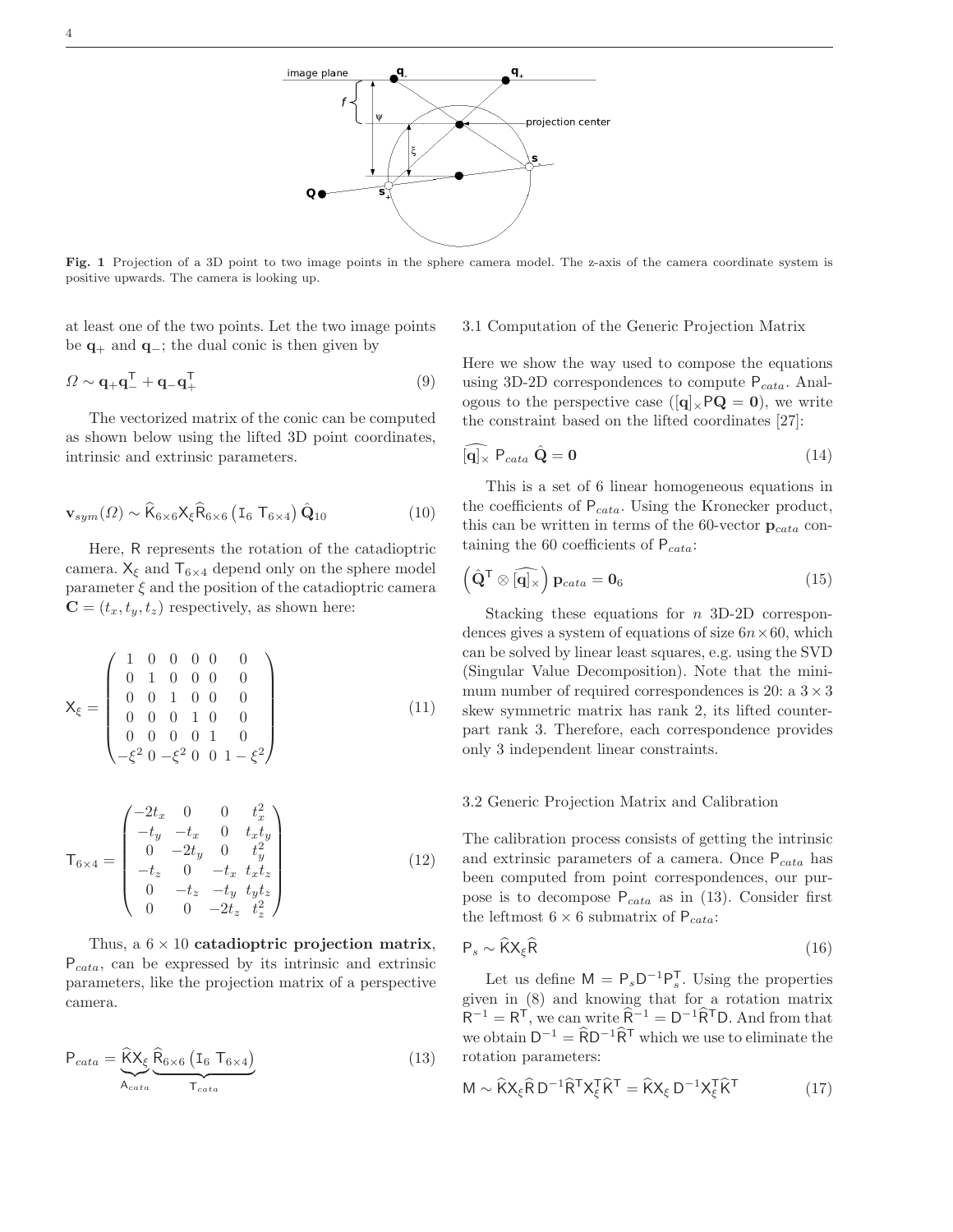Equation (17) holds up to scale, i.e. there is a  $\lambda$ with  $M = \lambda \hat{K} X_{\xi} D^{-1} X_{\xi}^T \hat{K}^T$ . For initialization we assume that the camera is well aligned with the mirror axis, i.e. assume that  $R_p = I$ , thus  $K = A_p = \begin{pmatrix} f & 0 & c_x \\ 0 & f & c_y \\ 0 & 0 & 1 \end{pmatrix}$ .

We then use some elements of M to extract the intrinsic parameters:

$$
M_{16} = \lambda \left( -(f^2 \xi^2) + c_x^2 (\xi^4 + c_x (1 - \xi^2)^2) \right)
$$
  
\n
$$
M_{44} = \lambda \left( \frac{f^2}{2} + c_x^2 (2\xi^4 + (1 - \xi^2)^2) \right)
$$
  
\n
$$
M_{46} = \lambda c_x (2\xi^4 + (1 - \xi^2)^2)
$$
  
\n
$$
M_{56} = \lambda c_y (2\xi^4 + (1 - \xi^2)^2)
$$
  
\n
$$
M_{66} = \lambda (2\xi^4 + (1 - \xi^2)^2)
$$

The intrinsic parameters are computed as follows:

$$
c_x = \frac{\mathsf{M}_{46}}{\mathsf{M}_{66}} \qquad c_y = \frac{\mathsf{M}_{56}}{\mathsf{M}_{66}} \qquad \xi = \sqrt{\frac{\frac{M_{16}}{M_{66}} - c_x^2}{-2(\frac{M_{44}}{M_{66}} - c_x^2)}}
$$

$$
f = \sqrt{2(2\xi^4 + (1 - \xi^2)^2) \left(\frac{M_{44}}{M_{66}} - c_x^2\right)}
$$

After extracting the intrinsic part  $A_{\text{cata}}$  of the projection matrix, we are able to obtain the  $6 \times 10$  extrinsic part  $T_{cata}$  by multiplying  $P_{cata}$  with the inverse of  $A_{\text{cata}}$ :

$$
T_{\text{cata}} = \widehat{R}_{6 \times 6} (I_6 T_{6 \times 4}) \sim (\widehat{K} X_{\xi})^{-1} P_{\text{cata}} \tag{18}
$$

Hence, the leftmost  $6 \times 6$  part of  $T_{cata}$  will be the estimate of the lifted rotation matrix  $\mathsf{R}_{est}$ . If we multiply the inverse of this matrix with the rightmost  $6 \times 4$ part of  $T_{cata}$ , we obtain an estimate for the translation  $(T_{6\times4})$ . This translation should have an ideal form as given in (12) and we are able to identify translation vector elements  $(t_x, t_y, t_z)$  from it straightforwardly.

We finally have to handle the fact that the estimated  $R_{est}$  will not, in general, be an exact lifted rotation matrix. This lifted rotation matrix in particular is oversized since it considers the lifting of a full rotation matrix  $\overline{\mathsf{R}} = \overline{\mathsf{R}}_z(\gamma)\overline{\mathsf{R}}_y(\beta)\overline{\mathsf{R}}_x(\alpha)$ . For illustration in (19) we show the lifting of a rotation matrix around the x−axis.

$$
\widehat{\mathsf{R}}_{x}(\alpha) = \begin{pmatrix}\n1 & 0 & 0 & 0 & 0 & 0 \\
0 & \cos \alpha & 0 & -\sin \alpha & 0 & 0 \\
0 & 0 & \cos^{2} \alpha & 0 & -2\cos \alpha \sin \alpha & \sin^{2} \alpha \\
0 & \sin \alpha & 0 & \cos \alpha & 0 & 0 \\
0 & 0 & \cos \alpha \sin \alpha & 0 & \cos^{2} \alpha - \sin^{2} \alpha - \cos \alpha \sin \alpha \\
0 & 0 & \sin^{2} \alpha & 0 & 2\cos \alpha \sin \alpha & \cos^{2} \alpha\n\end{pmatrix}
$$
\n(19)

Since  $P_{\text{cata}}$  has been estimated up to scale it is impossible to extract the rotation components from single elements of  $\mathsf{R}_{est}$ . To deal with this problem we algebraically manipulate the ratios between the elements

of this lifted matrix and we extract the angles one by one. First, we recover the rotation angle around the z axis,  $\gamma = \tan^{-1}\left(\frac{\hat{R}_{est,51}}{\hat{R}_{est,41}}\right)$ . Then,  $\hat{R}_{est}$  is modified by being multiplied by the inverse of the rotation around the z axis,  $\hat{\mathsf{R}}_{est} = \hat{\mathsf{R}}_z^{-1}(\gamma)\hat{\mathsf{R}}_{est}$ . Then, the rotation angle around the y axis,  $\beta$ , is estimated and  $\hat{\mathsf{R}}_{est}$  is modified  $\beta = \tan^{-1}\left(\frac{-\hat{\mathsf{R}}_{est,52}}{\hat{\mathsf{R}}_{est,22}}\right), \hat{\mathsf{R}}_{est} = \hat{\mathsf{R}}_{y}^{-1}(\beta) \hat{\mathsf{R}}_{est}$ . Finally, the rotation angle around the x axis,  $\alpha$ , is estimated as  $\alpha = \tan^{-1}\left(\frac{\widehat{\mathsf{R}}_{est,42}}{\widehat{\mathsf{R}}_{est,22}}\right).$ 

## 3.3 Other Parameters of Non-linear Calibration

The intrinsic and extrinsic parameters extracted in closed-form in Section 3.2 are not always adequate to model a real camera. Extra parameters are needed to correctly model the catadioptric system, namely, tilting and lens distortions.

As mentioned before  $\widehat{K} = \widehat{A}_p \widehat{R}_p = \widehat{A}_p \widehat{R}_p$  where  $R_p$ is the rotation between camera and mirror coordinate systems, i.e. tilting. Tilting has only  $R_x$  and  $R_y$  components, because rotation around the optical axis,  $R_z$ , is coupled with the external rotation around the z axis of the entire catadioptric system. Note that tilting angles of the sphere camera model are not equivalent to the tilting angles of the actual perspective camera looking at the mirror.

As is well known, imperfections due to lenses are modeled as distortions for camera calibration. Radial distortion models contraction or expansion with respect to the image center and tangential distortion models lateral effects. To add these distortion effects to our calibration algorithm, we employed the approach of Heikkila and Silven [33].

Radial distortion:

$$
\begin{aligned} \Delta x &= x(k_1 r^2 + k_2 r^4 + k_3 r^6 + \ldots) \\ \Delta y &= y(k_1 r^2 + k_2 r^4 + k_3 r^6 + \ldots) \end{aligned} \tag{20}
$$

where  $r = \sqrt{x^2 + y^2}$  and  $k_1, k_2$ . are the radial distortion parameters. We observe that estimating two parameters is enough for an adequate estimation.

Tangential distortion:

$$
\begin{aligned} \Delta x &= 2p_1xy + p_2(r^2 + 2x^2) \\ \Delta y &= p_1(r^2 + 2y^2) + 2p_2xy \end{aligned} \tag{21}
$$

where  $r = \sqrt{x^2 + y^2}$  and  $p_1, p_2$  are the tangential distortion parameters.

Once we have identified all the parameters to be estimated we perform a non-linear optimization to compute the whole model. We use the Levenberg-Marquardt method  $(LM)^2$ . The minimization criterion is the root

<sup>2</sup> Method provided by the function lsqnonlin in Matlab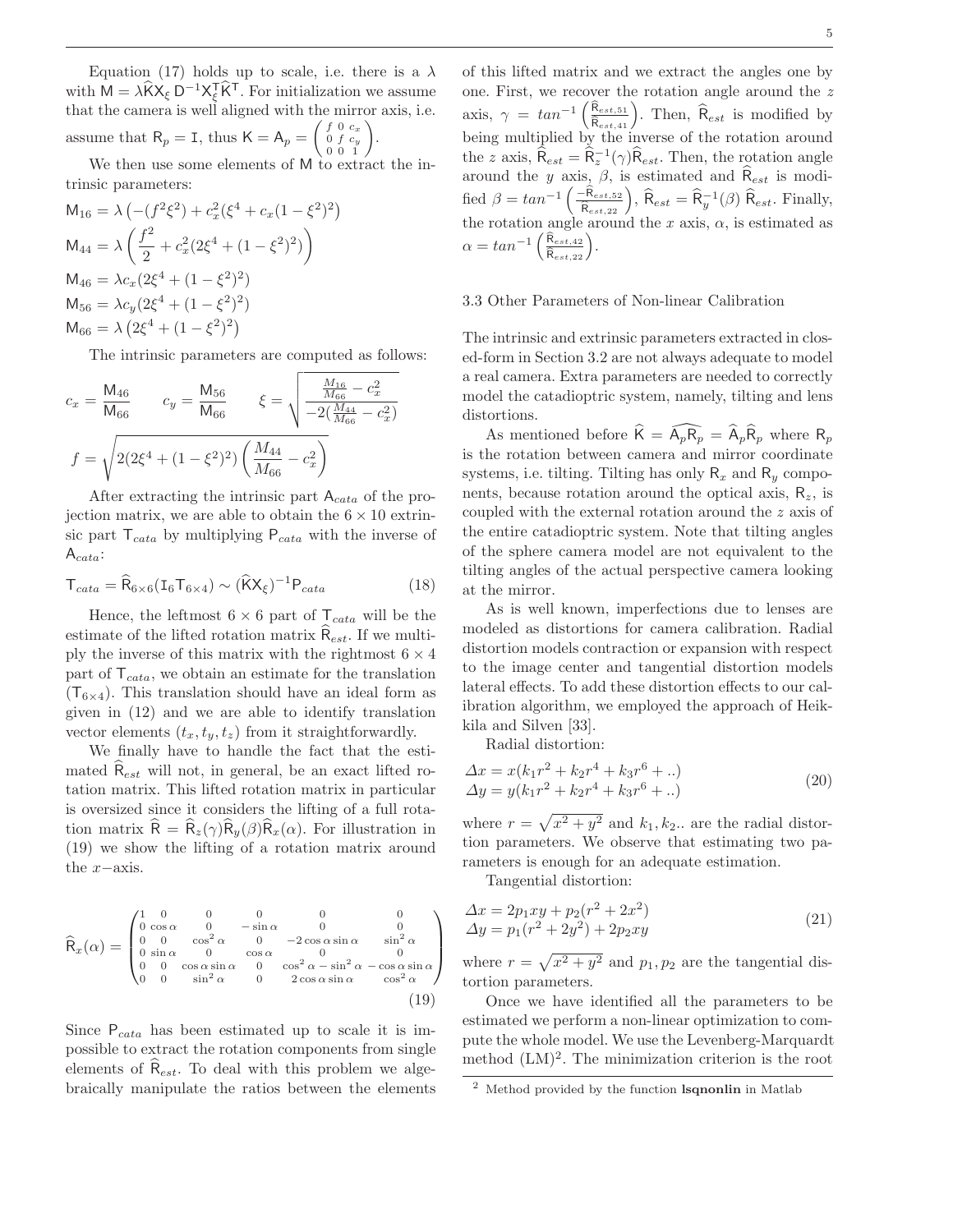mean square (RMS) of distance between a measured image point and its reprojected correspondence. Since the projection equations we use map 3D points to dual image conics, we have to extract the two potential image points from it. The one closer to the measured point is selected and then the reprojection error measured. We take as initial values the parameters obtained from  $P_{\text{cata}}$  and initialize the additional 4 distortion parameters and the tilt angles in  $\mathsf{R}_p$ , by zero.

## 3.4 Algorithm to Compute  $P_{\text{cata}}$

Here we summarize the algorithm used to compute the generic projection matrix  $P_{\text{cata}}$ .

- 1. Linear Solution. Using 3D-2D correspondences we compute  $P_{\text{cata}}$  by a DLT-like approach.
- 2. Intrinsic/Extrinsic Parameter Extraction. Assuming that the perspective camera is perfectly aligned with the mirror axis, i.e. there is no tilting and that the images are not distorted. We extract from the linear solution, the intrinsic  $(\xi, f, c_x, c_y)$  and extrinsic  $(\alpha, \beta, \gamma, t_x, t_y, t_z)$  parameters in closed-form.
- 3. Initialization Vector. An initialization vector is constructed with the extracted parameters. Two parameters are added to consider the tilting angles  $(r_x, r_y)$  and four more corresponding to the radial  $(k_1,k_2)$  and tangential  $(p_1,p_2)$  distortion.
- 4. Non-linear Optimization Process. Using this vector as an initialization vector, we perform a nonlinear optimization process using the LM algorithm. The minimization criterion is the reprojection error.

#### 4 Other Theoretical and Practical Issues

In the last section we explained that 20 3D-2D correspondences are enough to compute the calibration of the central catadioptric systems. In principle these 20 correspondences can be located anywhere inside the FOV of the catadioptric system. Since we want to construct a feasible calibration system based on planar patterns we restrict the 3D points to be located in planes. From simulations we observed that the minimum number of planes where the 3D points should be located is three in the general case. In particular, two planes can be used to compute  $P_{\text{cata}}$  if several constraints are imposed, but the simplicity of using linear equations is lost.

Since we restrict the calibration points to lie on planes (planar grid-based calibration) some degeneracies can appear if the calibration points are located in a particular configuration. Something similar to the pinhole camera case with the twisted cubic [34], for which

calibration fails even if the points lie on more than two planes. However, a complete analysis of such degeneracies is out of the scope of this paper.

In this section we present a proof that points lying in three different planes are required to linearly and uniquely compute the generic projection matrix  $P_{\text{cata}}$ . We also show that under several assumptions we can compute  $P_{\text{cata}}$  from points lying in just two planes. We also explain how the parameters in the sphere camera model are related with those of the real catadioptric system.

4.1 Three Planes Are Needed to Compute  $P_{\text{cata}}$  Using Linear Equations.

Here we show that in order to compute  $P_{\text{cata}}$ , the 3D calibration points must lie in at least 3 different planes. We first prove that two planes are not sufficient. Let  $\Pi_1$ and  $\Pi_2$  be the two planes. Hence, each calibration point **Q** satisfies  $(\Pi_1^{\mathsf{T}} \mathbf{Q}) (\Pi_2^{\mathsf{T}} \mathbf{Q}) = 0$ . This can be written as a linear constraint on the lifted calibration points:  $\mathbf{p}^{\mathsf{T}}\hat{\mathbf{Q}}=0$ , where the 10-vector **p** depends exactly on the two planes. Thus, if  $P_{\text{cata}}$  is the true  $6 \times 10$  projection matrix, then adding some multiple of  $p<sup>T</sup>$  to any row of  $P_{\text{cata}}$  gives another  $6 \times 10$  projection matrix,  $\overline{P}_{\text{cata}}$ , which maps the calibration points to the same image entities as the true projection matrix. We may write the ambiguity as

$$
\bar{\mathsf{P}}_{cata} = \mathsf{P}_{cata} + \mathbf{v}\mathbf{p}^{\mathsf{T}}
$$
\n(22)

where **v** is a 6-vector and represents the 6-dof on  $P_{\text{cata}}$ that can not be recovered using only linear projection equations and calibration points located in only two planes. This is not the case for perspective cameras, where two planes are enough to compute the  $3 \times 4$  perspective projection matrix.

For three planes, there is no linear equation as above that holds for all calibration points. Hence, also supported by our experiments, it seems plausible that three planes are sufficient for uniquely computing the projection matrix. Note that by planes we do not mean that calibration grids have to be composed of three or more planar grids. The planes can be virtual: whenever it is possible to fit the two planes to the whole set of 3D points,  $P_{\text{cata}}$  can not be computed.

4.2 Adding Constraints to Estimate the Projection Matrix from Points on Two Planes Only

In the last section we observe that to compute  $P_{\text{cata}}$ linearly and uniquely, 3D points must be sufficiently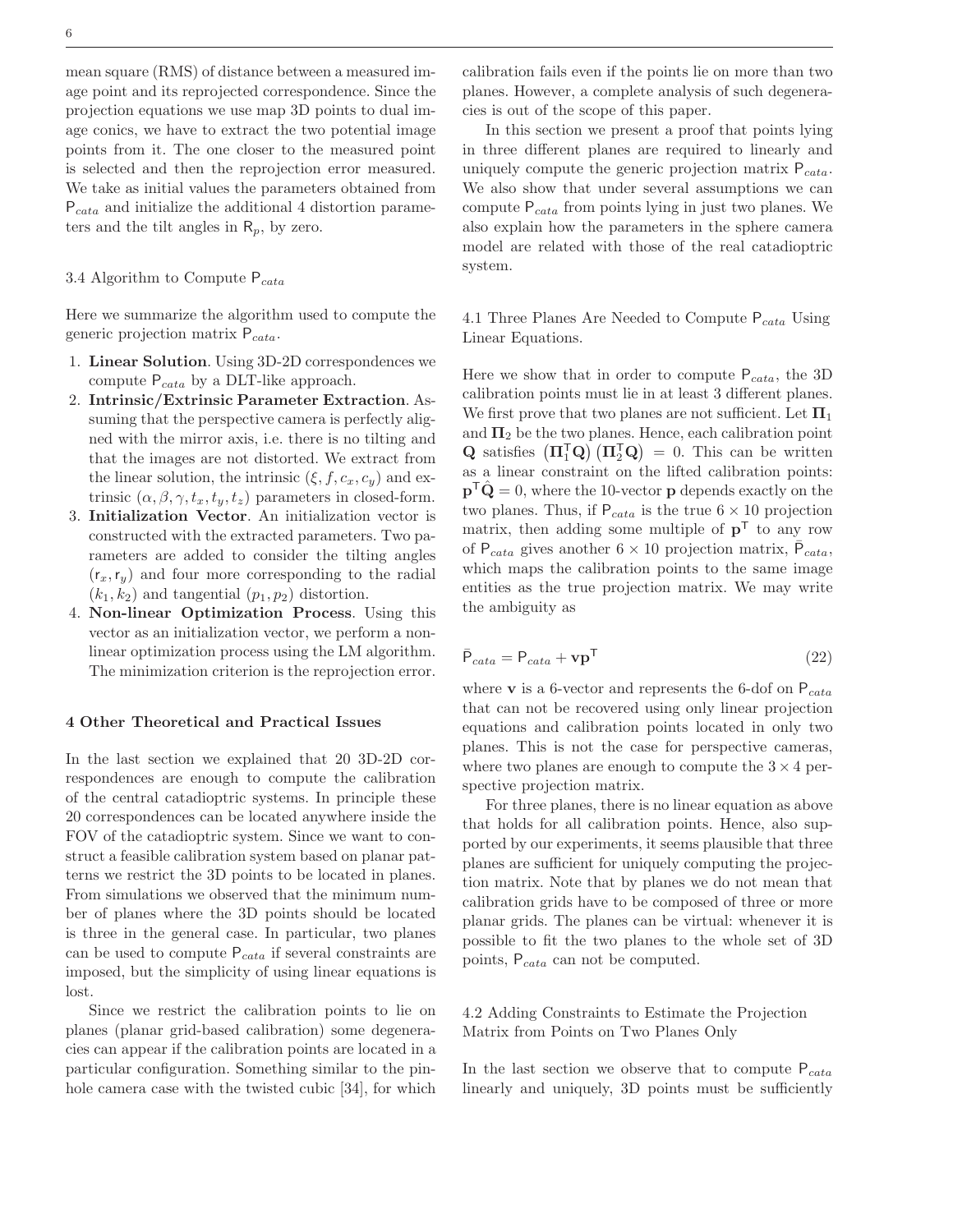well distributed, such that no two planes contain all of them. In this section we analyze what prior information allows nevertheless to compute the calibration parameters using two planes. We know by (22) that the true projection matrix is related to any other solution by

$$
P_{\text{cata}} = \bar{P}_{\text{cata}} - \mathbf{v} \mathbf{p}^{\mathsf{T}}
$$
\n(23)

Consider the equation to eliminate the extrinsic parameters:

$$
\mathsf{M} \sim \mathsf{P}_s \mathsf{D}^{-1} \mathsf{P}_s^{\mathsf{T}} \tag{24}
$$

where  $P_s$  is the leftmost  $6 \times 6$  submatrix of  $P_{\text{cata}}$ . Now we redefine it as follows:

$$
\mathsf{M} \sim (\bar{\mathsf{P}}_s - \mathbf{v} \mathbf{p}_s^{\mathsf{T}}) \mathsf{D}^{-1} (\bar{\mathsf{P}}_s - \mathbf{v} \mathbf{p}_s^{\mathsf{T}})^{\mathsf{T}}
$$
(25)

where  $\bar{P}_s$  is the leftmost  $6 \times 6$  submatrix of  $\bar{P}_{cata}$  and  $\mathbf{p}_s$ is the first 6 elements of the 10-vector p. Assuming that the two planes are perpendicular to each other, we can write  $\overline{\mathbf{\Pi}_1} = \begin{bmatrix} 1, 0, 0, 0 \end{bmatrix}^\mathsf{T}$  and  $\overline{\mathbf{\Pi}_2} = \begin{bmatrix} 0, 1, 0, 0 \end{bmatrix}^\mathsf{T}$  which gives us  $\mathbf{p}_s = [0, 1, 0, 0, 0, 0]^T$  (we obtain p by  $\mathbf{v}_{sym}(\Pi_1 \Pi_2^T +$  $\Pi_2\Pi_1^{\sf T}$ ) since  $\Pi_1\Pi_2^{\sf T}$  represents a degenerate dual conic on which all Q lie).

Let us develop (25):

$$
\mathsf{M} \sim \underbrace{\bar{\mathsf{P}}_s \mathsf{D}^{-1} \bar{\mathsf{P}}_s^{\mathsf{T}}}_{\mathsf{M}} - \underbrace{\bar{\mathsf{P}}_s \mathsf{D}^{-1} \mathsf{p}_s}_{\mathsf{b}} \mathbf{v}^{\mathsf{T}} - \mathbf{v} \underbrace{\mathsf{p}_s^{\mathsf{T}} \mathsf{D}^{-1} \bar{\mathsf{P}}_s}_{\mathsf{b}^{\mathsf{T}}} + \mathbf{v} \underbrace{\mathsf{p}_s^{\mathsf{T}} \mathsf{D}^{-1} \mathsf{p}_s}_{\rho} \mathbf{v}^{\mathsf{T}} \tag{26}
$$

$$
\mathbf{M} \sim \bar{\mathbf{M}} - \mathbf{b}\mathbf{v}^{\mathsf{T}} - \mathbf{v}\mathbf{b}^{\mathsf{T}} + \rho \mathbf{v}\mathbf{v}^{\mathsf{T}}
$$
 (27)

We can compute  $\rho$ , it is  $\frac{1}{2}(D_{22} = 2)$ . So we just need to obtain elements of **v** to recover  $P_{\text{cata}}$ . The principal point can be computed using different approaches, one of these is shown in [20], which requires the user interaction. Let us suppose we know the principal point  $(c_x, c_y)$ , and we put the origin of the image reference system on it  $(c_x = 0, c_y = 0)$ . Then we have:

$$
\mathsf{M} = \begin{pmatrix} f^4 & 0 & 0 & 0 & 0 & -f^2 \xi^2 \\ 0 & \frac{f^4}{2} & 0 & 0 & 0 & 0 \\ 0 & 0 & f^4 & 0 & 0 & -f^2 \xi^2 \\ 0 & 0 & 0 & \frac{f^2}{2} & 0 & 0 \\ 0 & 0 & 0 & 0 & \frac{f^2}{2} & 0 \\ -f^2 \xi^2 & 0 & -f^2 \xi^2 & 0 & 0 & 2\xi^4 + (1 - \xi^2)^2 \end{pmatrix}
$$
(28)

From this matrix we can extract 6 equations to solve for the elements of **v**. For example:  $M_{11} - M_{33} = 0$ ,  $M_{11} - 2M_{22} = 0$ ,  $M_{44} - M_{55} = 0$ ,  $M_{13} = 0$ ,  $M_{35} = 0$ ,  $M_{56} = 0.$ 

We test the case where  $f_x = f_y$  using simulated data with perfect 3D-2D correspondences. We observe that as explained in theory, the only modified column is the second one, described by the vector  $\mathbf{p}_s = \begin{bmatrix} 0, 1, 0, 0, 0, 0 \end{bmatrix}^T$ . In this case we are able to obtain the correct  $P_{\text{cata}}$ . However, when we added Gaussian noise to the 3D-2D correspondences, more than one column is modified making very difficult to recover the real projection matrix. Therefore, we conclude that the approach using points lying in just two planes is not suitable to compute the generic projection matrix in real situations. We continue our experiments with calibration grids having three planes.

## 4.3 Relation Between the Real Catadioptric System and the Sphere Camera Model

As mentioned before, the focal length in the sphere model is not the same as the focal length of the real camera, looking at the mirror. This is best seen for the para-catadioptric case, where the real camera is orthographic (infinite focal length) whereas the perspective camera in the sphere model has a finite focal length. The analogous is true also for the tilting parameters.

In this section we analyze the relation between the parameters present in a real catadioptric system and their representation in the sphere camera model. The objective of this analysis is to observe if it is possible to recover the intrinsic parameters of the real catadioptric system from their counterparts in the sphere camera model. We analyze the tilting and focal length f of the conventional camera.

## 4.3.1 Tilting

Tilting in a camera can be defined as a rotation of the image plane w.r.t. the pinhole. This is also equivalent to tilting the incoming rays since both have the same pivoting point: the pinhole. In the Fig. 2a the tilt in a catadioptric camera is represented. Similarly, the tilt in the sphere model  $(R_p \text{ in } K = A_p R_p)$  corresponds to tilting the rays coming to the perspective camera of the sphere model (Fig. 2b). Although the same image is generated by both models, the tilting angles are not identical, even they are not proportional to each other. So, it is also not possible to obtain the real system tilt amount by multiplying the sphere model tilt by a coefficient.

## 4.3.2 Focal Length f.

The composition of para-catadioptric and hyper-catadioptric systems is different. The first one uses a parabolic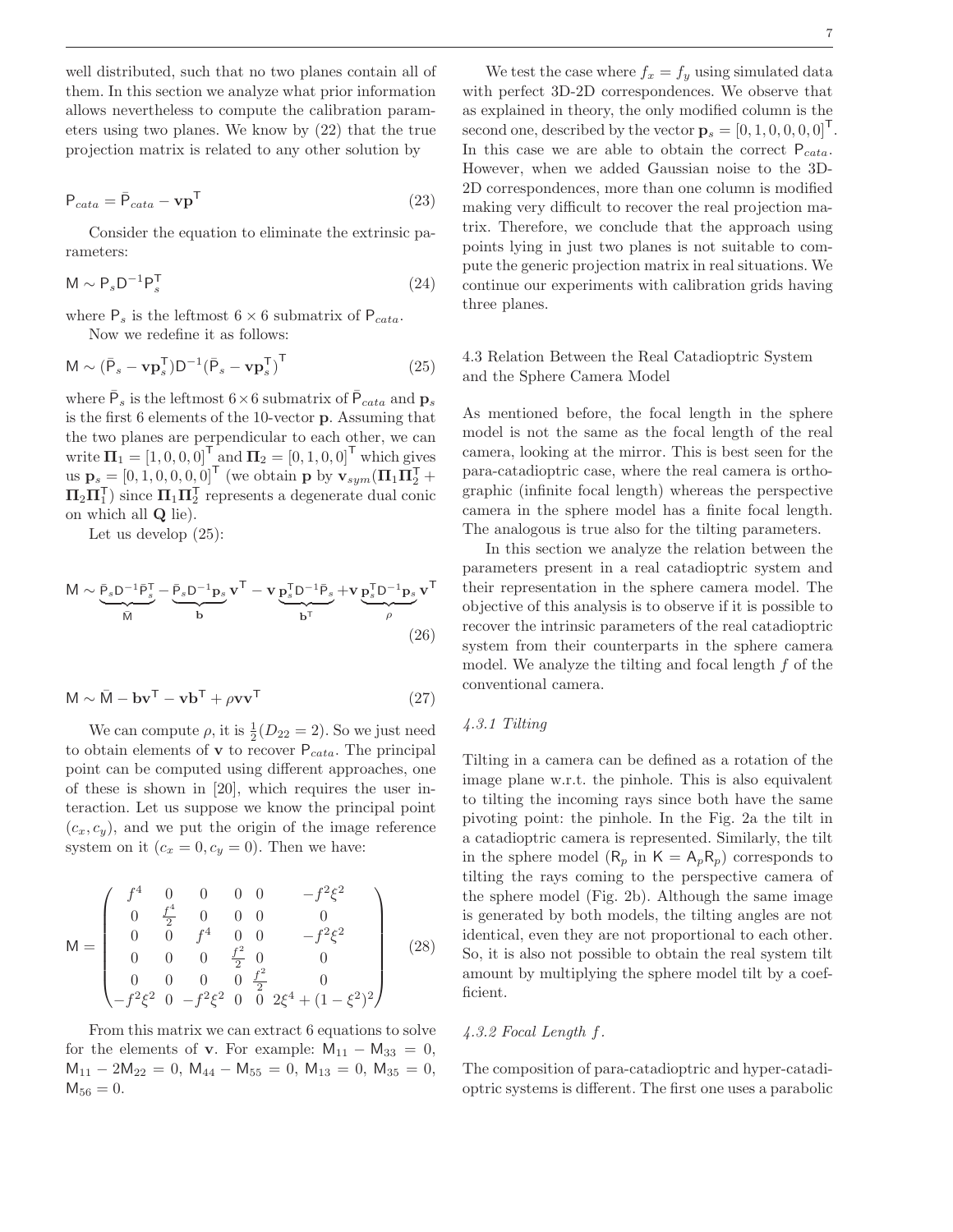

Fig. 2 Tilt in a real system (a) and in sphere model (b).

mirror and an orthographic camera. In this case the focal length of the real system,  $f_c$ , is infinite.

For the hyper-catadioptric system, we are able to relate  $f$  with the focal length of the perspective camera in the real system,  $f_c$ . We start with defining explicitly the projection matrix K. Assuming image skew is zero,  $R_p = I$  and principal point is  $(0, 0)$ , K is given in [35] as

$$
\mathsf{K} = \begin{pmatrix} (\psi - \xi)f_c & 0 & 0\\ 0 & (\psi - \xi)f_c & 0\\ 0 & 0 & 1 \end{pmatrix} \tag{29}
$$

where  $\psi$  corresponds to the distance between the effective viewpoint and the re-projection plane (cf. Fig. 1). The relation between the focal lengths is  $f = (\psi - \xi) f_c$ . From the same reference [35] we get

$$
\xi = \frac{d}{\sqrt{d^2 + 4p^2}} \qquad \psi = \frac{d + 2p}{\sqrt{d^2 + 4p^2}} \tag{30}
$$

where  $d$  is the distance between the foci of the hyperboloid and  $4p$  equals to the latus rectum. Developing the equations we obtain p in terms of d and  $\xi$ ,  $2p =$  $d\sqrt{1-\xi^2}/\xi$ , which is used to obtain  $\psi = \xi + \sqrt{1-\xi^2}$ . With this final relation we can write

$$
f = f_c \sqrt{1 - \xi^2} \tag{31}
$$

from which we extract the focal length of the perspective camera in the real system

$$
f_c = \frac{f}{\sqrt{1 - \xi^2}}.\tag{32}
$$



## 5 Calibration Experiments with a Simulated Environment

We use a simulated calibration object having 3 planar faces which are perpendicular to each other. The size of a face is 50x50cm. There are a total of 363 points, since each face has 11x11 points and the distance between points is 5cm. The omnidirectional image fits in a 1 Megapixel square image. To represent the real world points we expressed the coordinates in meters, so they are normalized in a sense. This is important because we observed that using large numerical values causes bad estimations with noisy data in the DLT algorithm. Normalization of image coordinates is also performed since we observed a positive effect both on estimation accuracy and the convergence time. Therefore, in the presented experiments, 3D point coordinates are in meters and image coordinates are normalized to be in the same order of magnitude, this is performed by dividing the image coordinates by a constant.

We performed experiments for different settings of intrinsic parameters and varying position of the 3D calibration grid. We especially tested the accuracy of calibration to variations in the intrinsic parameters ( $\xi$ and  $f$ ), the distance between the camera and the grid and the orientation of the grid w.r.t. the camera. In all these cases, we measure the errors in final estimates of  $\xi$  and  $f$ , the main parameters of the sphere camera model. Errors are depicted in Fig. 3, where an individual graph is plotted for each case for clarity. In all experiments, Gaussian noise with  $\sigma = 1$  pixel is added to the actual coordinates of grid corners. The plotted errors are  $err_{\xi} = 100 \cdot |\xi_{nonlin} - \xi_{real}| / \xi_{real}$  and  $err_f = 100 \cdot |f_{nonlin} - f_{real}|/f_{real}$ . For all the nodes in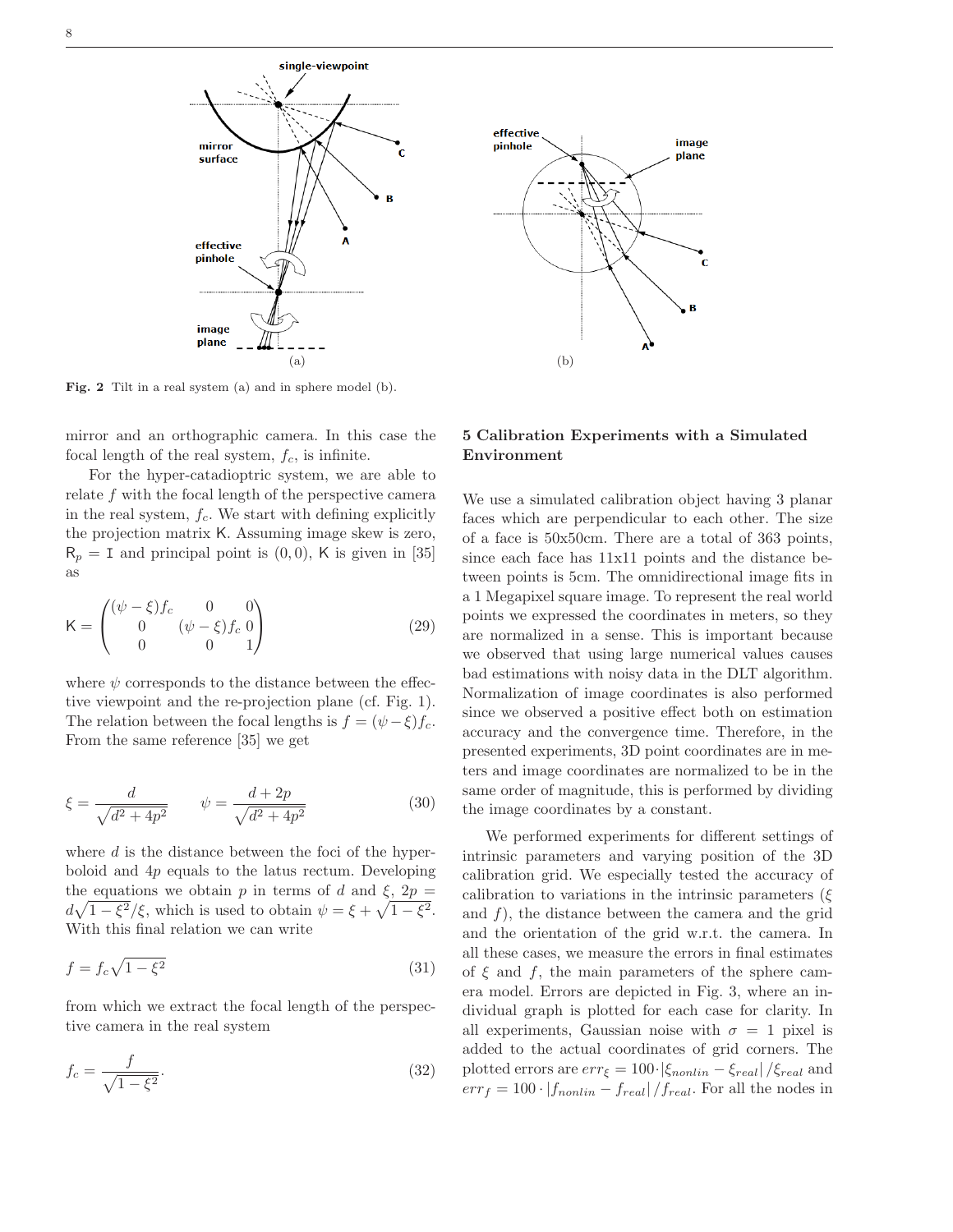the graphs, the experiment was repeated 100 times and the mean value of estimates is plotted.

Fig. 3a shows the effect of changing distance between the camera and the grid. From left to right in the graph distance-to-grid increases and distance values are selected randomly within the given ranges. When the distance is small, we reach an "optimal" position, such that the grid fills the image well. As the grid moves away from the omnidirectional camera, its image gets smaller and smaller. Examples of the omnidirectional images generated are shown in Fig. 4. In Fig. 4a, distance-togrid is 45 cm., whereas in Fig. 4b it is 60 cm. The quality of parameter estimation decreases with increasing distance. Since the grid covers a smaller area, the same amount of noise (in pixels) affects the non-linear optimization more and errors in non-linear results increase as can be expected. We observe the importance of a good placement of the calibration grid, i.e. such that it fills the image as much as possible.

Fig. 3b shows the effect of real  $\xi$  and  $f$  values on the estimation error (for two different distance-to-grid value ranges). From left to right in the graph,  $\xi$  and f values decrease. They decrease in parallel, otherwise decreasing  $\xi$  with fixed f would cause grid to get smaller in the image. We truncated  $(\xi, f)$  pairs at  $\xi = 0.6$  since even smaller  $\xi$  values are unlikely for omnidirectional cameras. We observe that larger  $(\xi, f)$  values produce slightly better results especially for increased distances. This observation can also be made in Fig. 3a since the errors are depicted with two different ranges of intrinsic parameter values. The reason is that for fixed distanceto-grid values, higher  $(\xi, f)$  spreads the grid points to a larger area in the image, which decreases the effect of noise. Observe Fig. 4b with Fig. 4c, where distance-togrid values are equal but Fig. 4b has higher  $(\xi, f)$ .

Fig. 3c shows the effect of changing orientation of the grid w.r.t. the camera. This is expressed in terms of the angle between the optical axis of the omnidirectional camera and the grid center. The grid is not rotated independently from the camera axis because camera (mirror) has to see the inside of the 3D grid always. Fig. 4d shows the case when the grid is rotated so that the angle between its center and camera optical axis is 40◦ . Compare with Fig. 4b, where the intersection of the three planes of the grid is at the image center. We observe improvement with rotation specially for increased distance-to-grid since grid points are more spread and effect of noise decreases.

In Table 1, we list the results of the algorithm after linear (DLT) and non-linear steps for a few cases. Our main observation is that the errors in linear estimates,  $\xi_{DLT}$  and  $f_{DLT}$ , are biased (values are smaller than they should be). For all the cases, however, the

|                     | Distance-to-grid |      |        |      |  |  |
|---------------------|------------------|------|--------|------|--|--|
|                     | 45 cm.           |      | 60 cm. |      |  |  |
| $\xi_{real}$        | 0.96             | 0.8  | 0.96   | 0.80 |  |  |
| $f_{real}$          | 360              | 270  | 360    | 270  |  |  |
| $\xi_{DLT}$         | 0.54             | 0.40 | 0.04   | 0.03 |  |  |
| $f_{DLT}$           | 361              | 268  | 243    | 190  |  |  |
| $\xi_{nonlin}$      | 0.96             | 0.80 | 0.98   | 0.78 |  |  |
| $f_{nonlin}$        | 360              | 270  | 365    | 266  |  |  |
| $err_{\mathcal{E}}$ | 0.0              | 0.0  | 2.1    | 2.5  |  |  |
| $err_f$             | 0.0              | 0.1  | 1.4    | 1.5  |  |  |

Table 1 Initial and optimized estimates with different intrinsics and distance-to-grid values. Amount of noise:  $\sigma = 1$  pixel.  $\xi_{DLT},f_{DLT}$  and  $\xi_{nonlin},f_{nonlin}$  are the results of the DLT algorithm and non-linear optimization respectively,  $err_{\xi}$  and  $err_{f}$ are the relative errors, in percent after non-linear optimization.

|                          | Real    | $\sigma = 0.5$ |           | $\sigma = 1$ |           |
|--------------------------|---------|----------------|-----------|--------------|-----------|
|                          | values  | Initial        | Estimated | Initial      | Estimated |
| f                        | 360     | 361            | 360       | 354          | 360       |
| $c_x$                    | 500     | 503            | 500       | 505          | 500       |
| $c_y$                    | 500     | 498            | 500       | 509          | 500       |
| ξ                        | 0.96    | 0.84           | 0.96      | 0.53         | 0.96      |
| $R_x(\alpha)$            | $-0.62$ | $-0.60$        | $-0.62$   | $-0.40$      | $-0.62$   |
| $R_{\mathcal{U}}(\beta)$ | 0.62    | 0.62           | 0.62      | 0.65         | 0.62      |
| $R_z(\gamma)$            | 0.17    | 0.15           | 0.17      | 0.18         | 0.17      |
| $t_x$                    | 0.30    | 0.38           | 0.30      | 0.45         | 0.30      |
| $t_{y}$                  | 0.30    | 0.40           | 0.30      | 0.44         | 0.30      |
| $t_z$                    | 0.20    | 0.05           | 0.20      | 0.01         | 0.20      |
| <b>RMSE</b>              |         |                | 0.70      |              | 1.42      |

Table 2 Non-linear optimization results for a hyper-catadioptric system, 10 parameters (rotation, translation and intrinsic) are optimized. Distance-to-grid is 45 cm. and grid center coincides with camera optical axis (no rotation).

true intrinsic parameters are reached after non-linear optimization, modulo errors due to noise.

### 5.1 Estimation Errors for Different Camera Types

Here we discuss the intrinsic and extrinsic parameter estimation for the two most common catadioptric systems: hyper-catadioptric and para-catadioptric, with hyperbolic and parabolic mirrors respectively. We also discuss calibration results for perspective cameras.

## 5.1.1 Hyper-catadioptric System.

Table 2 shows non-linear optimization results including the rotation and translation parameters for fixed intrinsic parameters which corresponds to a hyper-catadioptric system. 3D pattern is used at the "optimal" grid position, i.e. it fills the omnidirectional image like Fig. 4a. Results are in accordance with Table 1 and Fig. 3.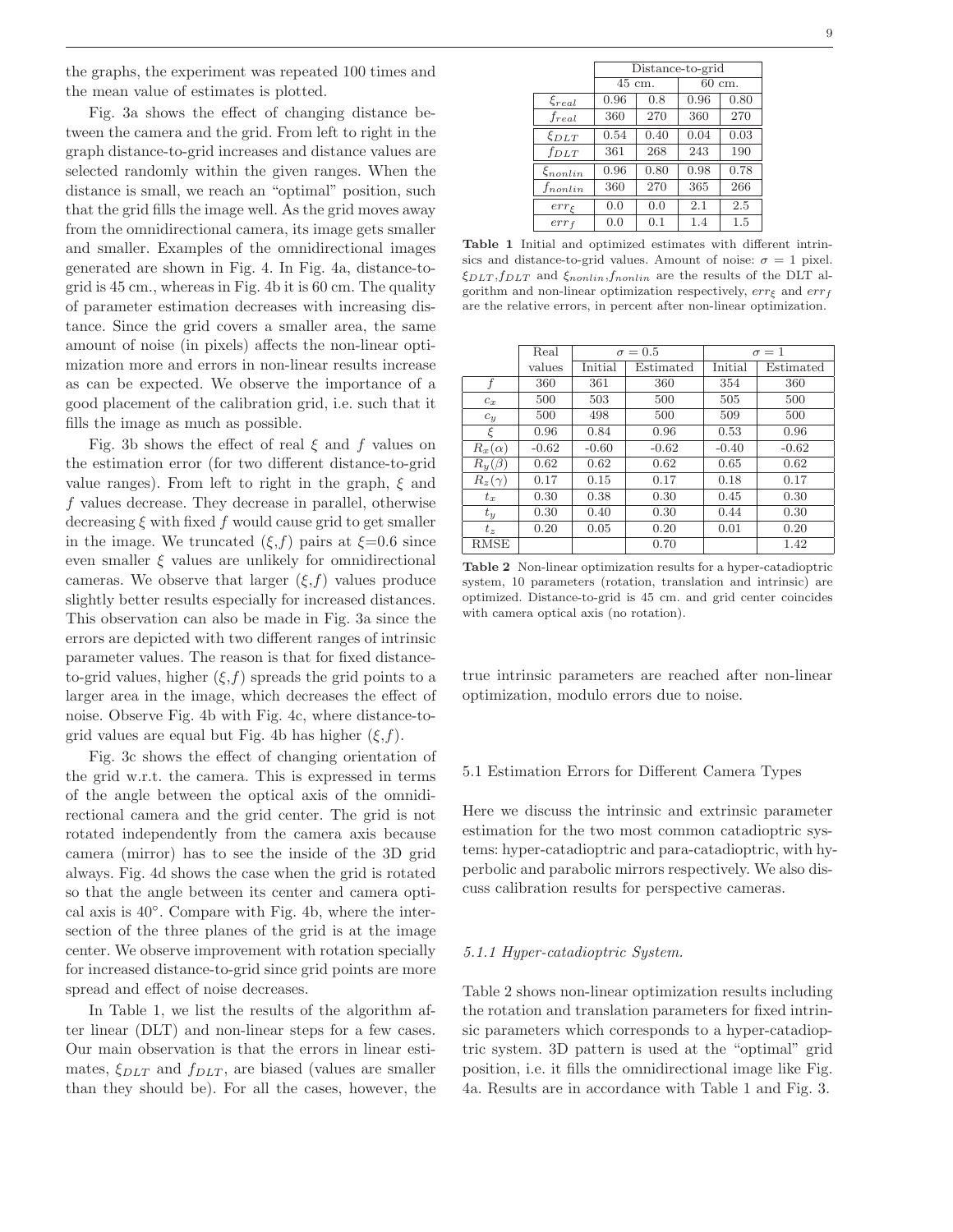

10



Fig. 3 Relative errors for  $\xi$  and  $f$  after non-linear optimization (in percent) for varying intrinsic parameters and varying position of the 3D calibration grid. For all the nodes in the graphs, the experiment was repeated 100 times and the mean value of estimates is plotted. Real intrinsics, distance and orientation values are selected randomly from the ranges given in x−axis. Intrinsic parameters range 1:  $(\xi, f)=[(0.96,360) (0.84,300)]$ , range 2:  $(\xi, f)=[(0.84,300) (0.72,250)]$ , range 3:  $(\xi, f)=[(0.72,250) (0.60,210)]$ . Distance-to-grid (in cm.) range 1: [40 50], range 2: [50 60], range 3: [60 70]. In (a), (b) and (c), errors depicted versus increasing distance-to-grid, decreasing  $(\xi, f)$  pairs and increasing rotation angle respectively.



Fig. 4 Omnidirectional images generated with varying intrinsics, distance-to-grid and orientation. (a)  $(\xi, f) = (0.96,360)$ , distance=45cm., no rotation. (b)  $(\xi, f)$ =(0.96,360), distance=60cm., no rotation. (c)  $(\xi, f)$ =(0.76,270), distance=60cm., no rotation. (d)  $(\xi, f)=(0.96,360)$ , distance=60cm., rotated by 40°.

## 5.1.2 Para-catadioptric System.

Here  $\xi = 1$ , which has a potential to disturb the estimations because  $X_{\xi}$  becomes a singular matrix. We observe that the results of the DLT algorithm are not as close to the real values when compared to the hypercatadioptric system (cf. initial values in Table 2). However, the non-linear optimization is able to estimate the parameters as successful as the hyper-catadioptric examples given in Table 2.

## 5.1.3 Perspective Camera.

In the sphere camera model,  $\xi = 0$  corresponds to the perspective camera. Our estimations in linear and non-linear steps are as successful as with the hypercatadioptric case and thus not shown in detail here.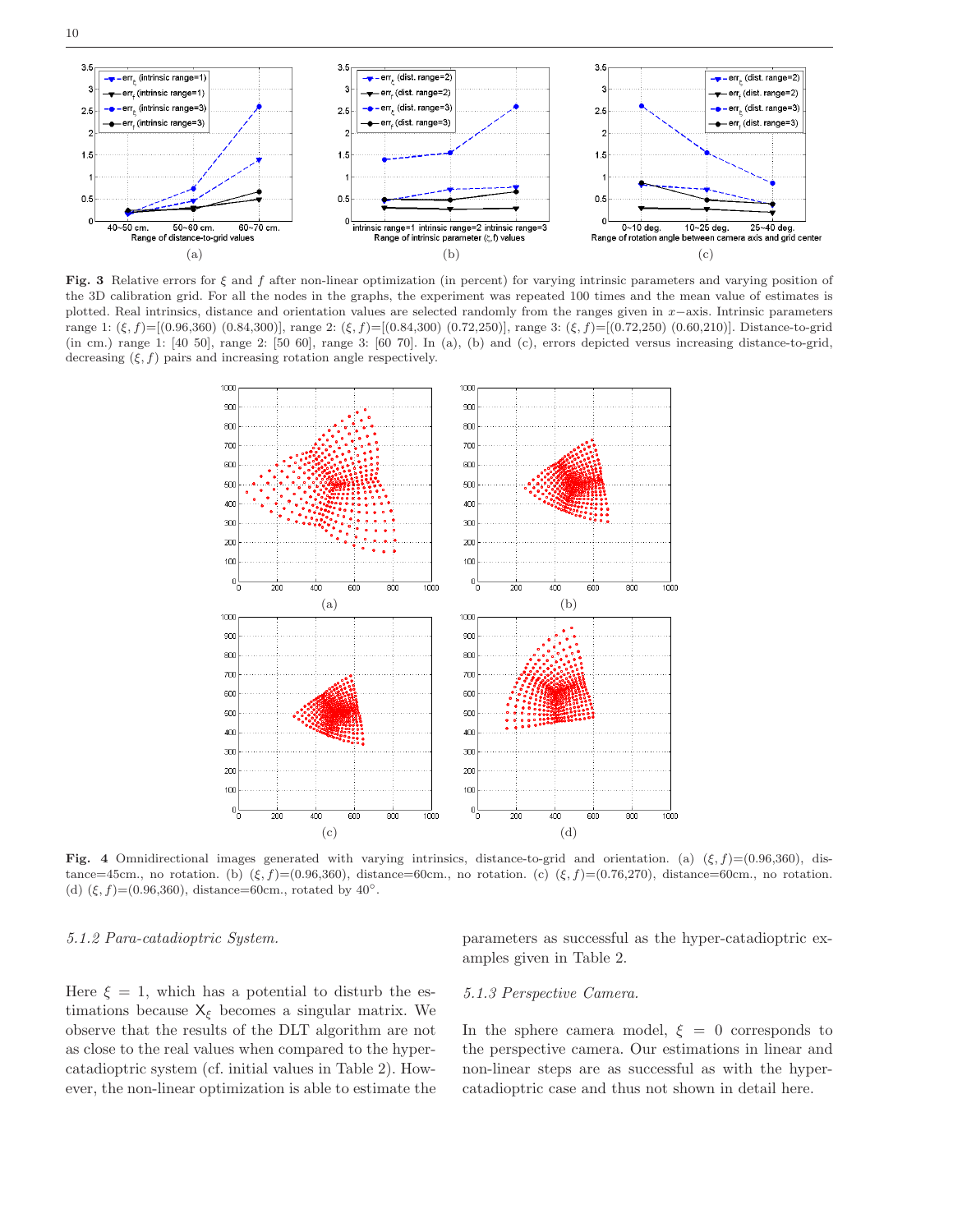#### 5.2 Tilting and Distortion

It seems intuitive that small amounts of tangential distortion and tilting have a similar effect on the image. In our simulations we observed that trying to estimate both of them does not succeed. Therefore, we investigate if we can estimate tangential distortion of camera optics by tilt parameters, or estimate tilt in the system by tangential distortion parameters.

When there exists no tilt but tangential distortion and we try to estimate tilting parameters, we observed that the direction and amount of  $\text{tilt}_x$ ,  $\text{tilt}_y$ ,  $c_x$  and  $c_y$ changes proportionally to the tangential distortion applied and the RMSE decreases. However, the RMSE does not reach as low values as when there is no distortion. In the noiseless case, for example, the RMSE is not zero. Hence, we concluded that tilt parameters compensate the tangential distortion effect up to some extent, but not perfectly. We also investigated if tilting can be compensated by tangential distortion parameters and we had very similar results. Thus, tangential distortion parameters have the same capability to estimate tilting.

## 6 Experiments with Real Images using a 3D Pattern

In this section we perform experiments of camera calibration using a 3D pattern, cf. Fig. 5(a). The 3D pattern has been measured accurately doing a photogrammetric reconstruction by bundle adjustment. We use 6 convergent views taken with a calibrated high-resolution camera (Canon EOS 5D with 12.8Mpix.) and software PhotoModeler. The estimated accuracy of the 3D model is better than 0.1mm. The omnidirectional images were acquired using a catadioptric system with a hyperbolic mirror<sup>3</sup>. We computed the projection matrix  $P_{\text{cata}}$  from a total of 144 3D-2D correspondences and extracted the intrinsic and extrinsic parameters as explained in Section 3. From simulations, we observed that we have better and faster estimations if the 3D-2D correspondences are in the same order of magnitude. So 3D points are given in meters and 2D points are normalized in all the experiments. A second evaluation of the calibration accuracy is performed by a Structure from Motion experiment from two omnidirectional images.

### 6.1 Intrinsic Parameters

The first experiment is focused on obtaining the intrinsic parameters from  $P_{\text{cata}}$  to get initial estimates of

|       | Real   | Using distortion | Using tilting |
|-------|--------|------------------|---------------|
|       | 279.84 | 297.24           | 306.11        |
| $c_x$ | 531.83 | 528.08           | 552.75        |
| $c_y$ | 407.98 | 406.28           | 427.89        |
|       | 0.96   | 0.86             | 0.93          |
| RMSE  |        | 0.34             | 0.27          |

Table 3 Parameters estimated using either tangential distortion or tilting angles.

|       | Theoretic | $P_{\text{cata}}$ approach | Mei and Rives, 07 |
|-------|-----------|----------------------------|-------------------|
|       | 279.84    | 297.24                     | 298.65            |
|       | 0.96      | 0.86                       | 0.72              |
| $c_x$ | 531.83    | 528.02                     | 528.15            |
| $c_y$ | 407.98    | 406.28                     | 403.39            |

Table 4 Comparison between our method and Mei's.

these values. As mentioned previously, we do not compute tilting and distortion parameters from  $P_{\text{cata}}$  but it is possible to include them in the non-linear optimization. From simulations we observed that we can compute either the tangential distortion or the tilting parameters which are coupled and can not be separated. We tested which one of these (tangential distortion and tilting) can deal better with the intrinsic parameter estimation. Table 3 shows a comparison of the estimations performed with these two options. The real values given in the table were computed using the calibration data of the perspective camera (previously calibrated) and the mirror parameters (provided by the manufacturer).

Catadioptric camera calibration using tilting gives a better RMSE but the intrinsic values obtained are far from the real ones. Estimation using distortion parameters increase slightly the RMSE but the intrinsic parameters are close to the real ones, except for  $\xi$  but this error can be attached to the configuration of the system (the optical center of the perspective camera may not be exactly located at the other focal point of the hyperbola describing the mirror) and not to the model.

After these results, we decided to use tangential distortion because it gives better results and depicts better the real catadioptric system.

In order to verify our approach we compare our intrinsic parameter estimates to the ones obtained by Mei's [20] calibration approach (Table 4). As we can see neither Mei's approach nor  $P_{\text{cata}}$  approach can estimate the theoretic f and  $\xi$  parameters but they give a good estimation to  $c_x$  and  $c_y$ . Mei computes the initial values directly from the inner circle of the omnidirectional image and using information given by the user. Our approach computes all the initial values from  $P_{\text{cata}}$ in closed form.

<sup>3</sup> Neovision H3S with XCD-X710 SONY camera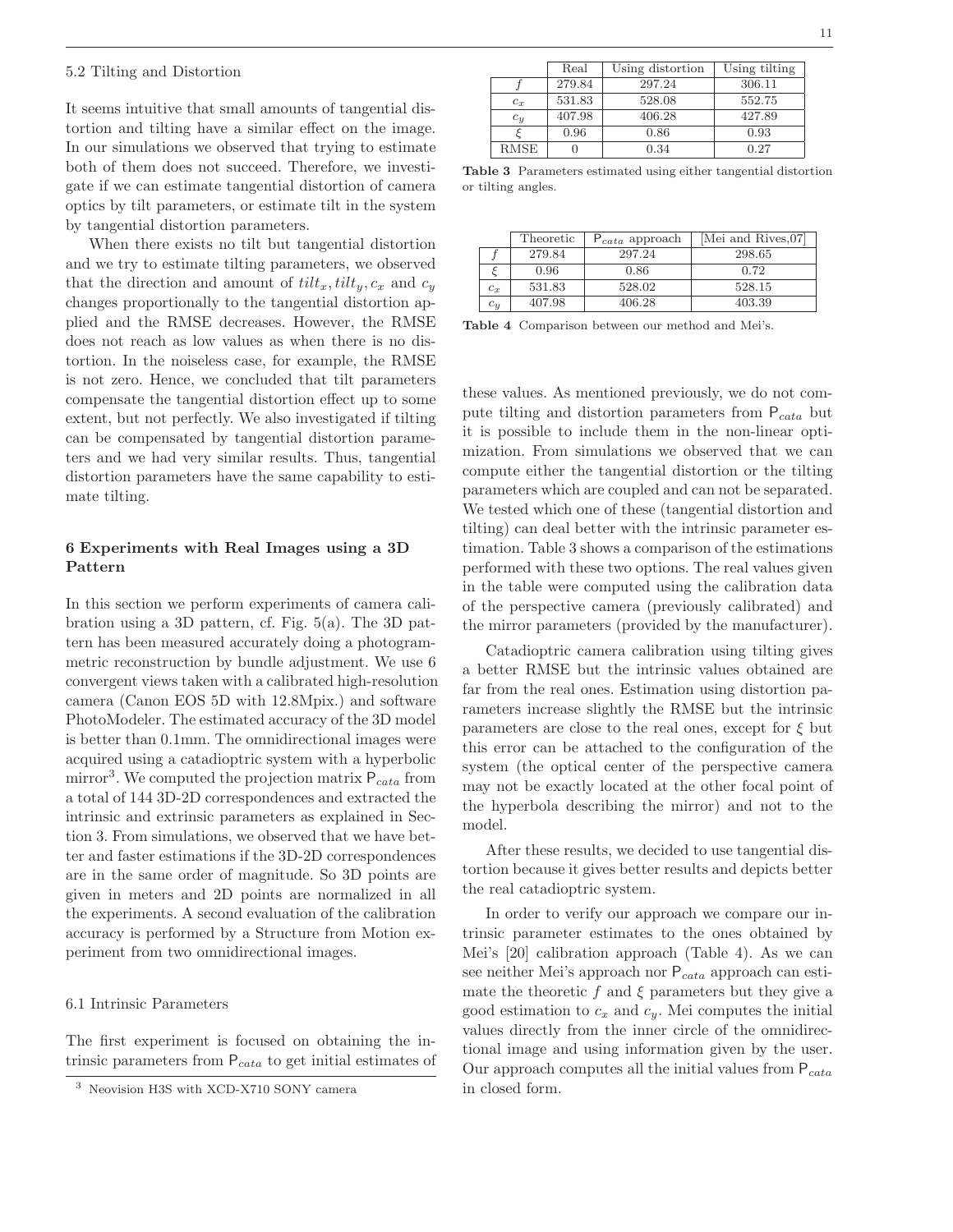

**Fig. 5** (a) 3D pattern, (b) Omnidirectional image of the 3D pattern (1024×768 pixels).

## 6.2 Extrinsic Parameters

To obtain ground truth extrinsic parameters we have taken two additional images with the high resolution camera, observing the omnidirectional camera and the pattern. These images are added to the ones used to measure the 3D pattern. From this set of images the orientation and translation of the camera with respect to the pattern are computed. Location of the focal point was difficult since the points are not easy to identify in the images and indeed inside the mirror.

We performed experiments with 3 different camera locations. Table 5 shows the rotations and translations obtained from these experiments. Using PhotoModeler software we were just able to compute the direction of the z-axis but not the rotation around it. So we just show rotation estimations for the  $x$  and  $y$  axis. We can observe that the extrinsic parameter estimation is performed with a good accuracy having an average error of 0.0096 radians for rotations and 0.0022 meters for translations.

## 6.3 Structure from Motion

The second experiment to evaluate the accuracy of our approach consists of obtaining the Structure and Motion (SfM) from two omnidirectional images observing the 3D pattern. Fig. 6(a) shows the 3D pattern with the angles between the planes composing it. Fig. 6(b) depicts the configuration used to perform the SfM experiment. Using the internal calibration provided by our method we compute the corresponding 3D rays from each omnidirectional image. We use these correspondences of 3D rays to compute the essential matrix E which relates them. From this matrix we compute two projection matrices  $P_1 = [I|0]$  and  $P_2 = [R|t]$ . Then, with these projection matrices and the 3D rays as input for a linear triangulation method [5] we compute an initial 3D reconstruction. Both the 3D reconstruction and the camera location are later refined by a nonlinear optimization process. We use 144 points which were extracted manually from the images. We measure the average error between the real 3D points and their estimations and the angle between the planes. We use as ground truth the data computed by the photogrammetric software. The angles between the planes as depicted in Fig. 6(a) are  $\alpha = 90.06^{\circ}$ ,  $\beta = 89.60^{\circ}$  and  $\gamma = 90.54^{\circ}$ . The estimated values are  $\alpha = 89.22^{\circ}, \beta = 90.55^{\circ}$  and  $\gamma = 89.73^{\circ}$ . We have an average error of 0.86°. We also measure the accuracy of the 3D points. The dimensions of the planar grids used in the 3D pattern are 210mm  $\times$  294mm. We compute the Euclidean distance between each reconstructed point and the ground truth. The average error is 1.03mm.

## 7 Conclusions

We presented a calibration technique based on the sphere camera model which is able to represent every singleviewpoint catadioptric system. We employed a generic  $6 \times 10$  projection matrix, which uses *lifted coordinates* for image and 3D points. We estimated this projection matrix using 3D-2D correspondences (from a 3D calibration pattern), and decomposed it to obtain intrinsic and extrinsic parameters. We used this parameter estimation followed by a non-linear optimization to calibrate various types of cameras. We tested this method both with simulations and real images. We also present a Structure from Motion experiment to test the accuracy of our calibration method.

#### 8 Acknowledgements

The authors are grateful for researcher exchange support of TUBITAK and Spanish MICINN. This work was also supported by project DPI2009-14664-C02-01.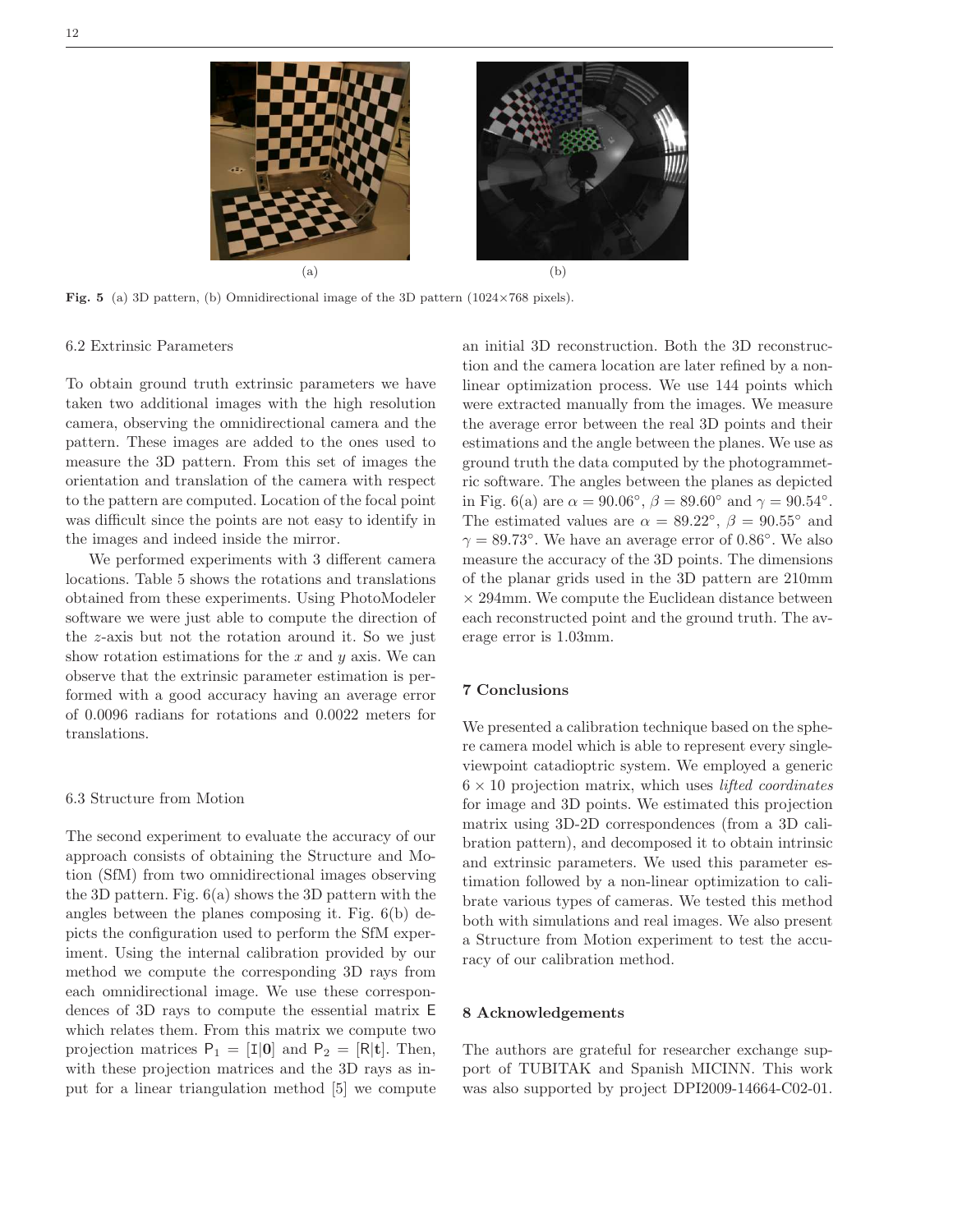|             | Experiment 1 |           | Experiment 2 |           | Experiment 3 |           |
|-------------|--------------|-----------|--------------|-----------|--------------|-----------|
|             | Real         | Estimated | Real         | Estimated | Real         | Estimated |
| $R_x$       | $-0.01$      | $-0.02$   | $-0.01$      | $-0.003$  | $-0.01$      | $-0.002$  |
| $R_u$       | 0.02         | 0.02      | 0.02         | 0.01      | 0.02         | 0.03      |
| $R_z$       |              |           |              |           |              |           |
| $t_x$       | 0.39         | 0.39      | 0.39         | 0.39      | 0.39         | 0.38      |
| $t_y$       | 0.21         | 0.21      | 0.33         | 0.33      | 0.23         | 0.23      |
| t.          | $-0.18$      | $-0.18$   | $-0.18$      | $-0.18$   | $-0.18$      | $-0.18$   |
| <b>RMSE</b> | 0.26         |           | 0.20         |           | 0.26         |           |

Table 5 Rotation and translation of the camera with respect to the 3D pattern. Rotation angles are in radians. Translations are in meters. Real values were computed by the PhotoModeler software and a high resolution camera.



Fig. 6 (a) 3D pattern with the angles between the planes. (b) SfM configuration.



Fig. 7 Images used in the SfM experiment.

Peter Sturm acknowledges support by the French ANR project CAVIAR. João P. Barreto is grateful for support from the Portuguese Science Foundation through grant PTDC/ EEA-ACR/ 68887/ 2006.

## References

- 1. Scotti, G., Marcenaro, L., Coelho, C., Selvaggi, F., Regazzoni, C.: Dual camera intelligent sensor for high definition 360 degrees surveillance. IEEE Proceedings on Vision, Image and Signal Processing. 152 (2005) 250–257
- 2. Nagahara, H., Yagi, Y., Yachida, M.: Wide field of view head mounted display for tele-presence with an omnidirectional image sensor. In: Conference on Computer Vision and Pattern Recognition Workshop, 2003. CVPRW '03. Volume 7. (2003) 86–86
- 3. Chahl, J., Srinivasan, M.: A complete panoramic vision system, incorporating imaging, ranging, and three dimensional



- navigation. In: IEEE Workshop on Omnidirectional Vision, 2000. Proceedings. (2000) 104–111
- 4. Lhuillier, M.: Toward flexible 3d modeling using a catadioptric camera. In: IEEE Conference on Computer Vision and Pattern Recognition, 2007. CVPR '07. (2007) 1–8
- 5. Hartley, R.I., Zisserman, A.: Multiple View Geometry in Computer Vision. Second edn. Cambridge University Press, ISBN: 0521540518 (2004)
- 6. Baker, S., Nayar, S.K.: A theory of single-viewpoint catadioptric image formation. International Journal of Computer Vision 35 (1999) 175–196
- 7. Swaminathan, R., Grossberg, M., Nayar, S.: Non singleviewpoint catadioptric cameras. In: Technical Report, Department of Computer Science, Columbia University. (2001)
- 8. Derrien, S., Konolige, K.: Approximating a single viewpoint in panoramic imaging devices. In: Proceedings. IEEE Workshop on Omnidirectional Vision, 2000. (2000) 85–90
- 9. Faugeras, O.: Three-Dimensional Computer Vision (Artificial Intelligence). The MIT Press (1993)
- 10. Kang, S.B.: Catadioptric self-calibration. In: IEEE Conference on Computer Vision and Pattern Recognition, 2000. Volume 1. (2000) 201–207